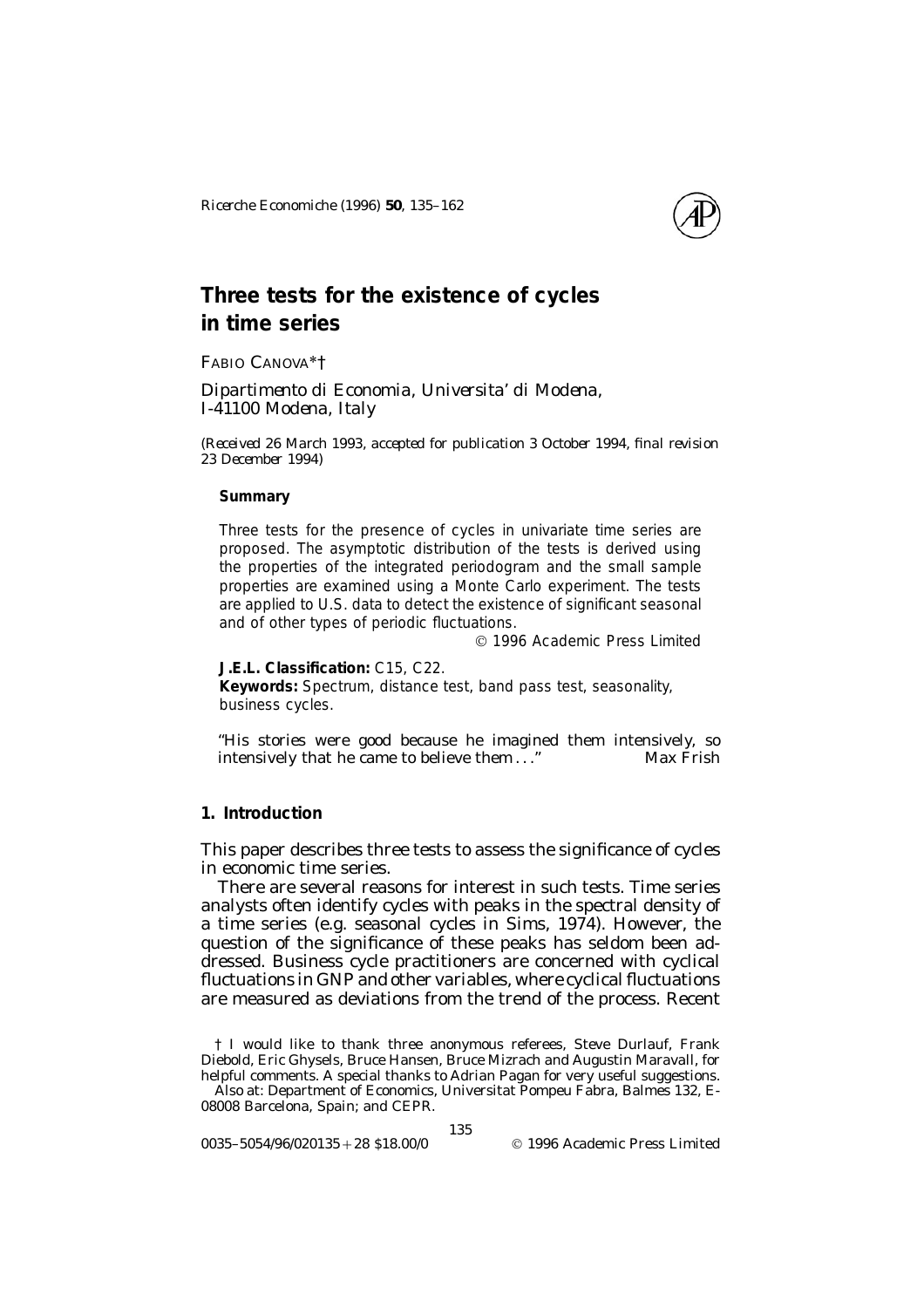literature on unit roots in macroeconomics has suggested that these types of cycles may not even exist (see, for example, Nelson & Plosser, 1982). In general, there is no insurance that deviations from the trend are not just contaminated noise and that no interesting cyclical fluctuations really exist. Similarly, recent literature on Bayesian learning (Nyarko, 1992) and on noisy traders in financial markets (Campbell & Kyle, 1993) propose models which generate irregularly spaced but significant cycles in economic activity and asset prices. Further, the recent political economy literature has argued that there are electoral cycles in government variables, for example, a periodicity of 4 years in the growth rate of government expenditure (Alesina & Roubini, 1992). Finally, a branch of the financial economics literature has examined the predictability of asset returns using particular speculative strategies in the short and in the long run (see, for example, Lo & MacKinley, 1988). The maintained hypothesis here is that efficiency implies martingale difference behaviour for these variables. Therefore, this literature is also interested in uncovering the presence of meaningful cycles in the data. Statistical tests which allow us to formally assess whether significant cycles exist are therefore useful to validate all these theories.

This paper presents a unified framework which can be used to assess the existence of cycles of any finite length in economic time series which are periodic or quasi-periodic with finite mean period. The tests are concerned with univariate time series, do not require *a priori* knowledge about which autocorrelations are important (as would be the case with time domain tests), are designed in the frequency domain and use the properties of the periodogram to derive the asymptotic distribution of the statistics of interest. The principle employed is general and the proposed procedures encompass tests for the existence of seasonal and cyclical fluctuations and of cycles of long but finite length as particular cases. The basic idea of the testing approach is that when cycles of mean duration *r* exist in the data, then their contribution to the total variance of the process is non-negligible. The three tests proposed here are alternative ways to measure how significant the contribution of these components to the variance of the process is. In the first case, the contribution of cycles of length *r* and of *all* its harmonics are considered. In the other two, the significance only of cycles of mean length *r* are considered.

The paper is organized as follows: Section 2 presents the definition of cycles employed and discusses the relationship of our concept with that of "hidden periodicity" recently employed by Hansen and Sargent (1993) and with the concept of cycles currently used in the macro literature (see Kydland & Prescott, 1990). Section 3 describes the three test statistics, their asymptotic properties and highlights the relationships among them. In Section 4 a Monte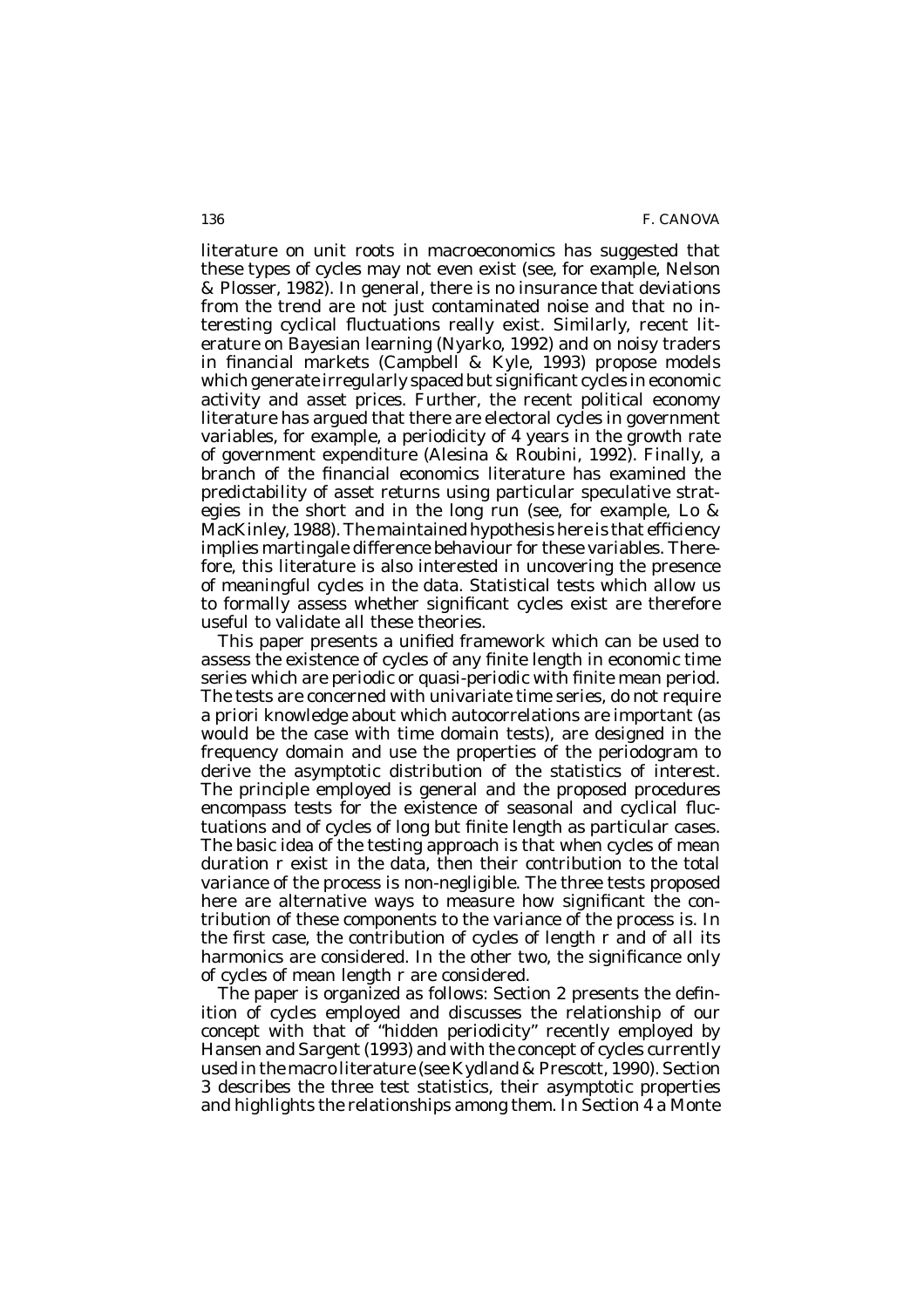Carlo study is performed to compute the small sample properties of the tests. I show that all three tests have reasonable size and power properties in small samples and that the only major source of misspecification occurs with the first test when there are peaks (or large masses) at harmonics of the frequency we care about. In Section 5, the methodology is applied to a number of post-Second World War U.S. macro series to detect the existence of seasonal, business and other interesting cyclical fluctuations. Section 6 provides some conclusions and discusses extensions to multivariate frameworks.

# **2. A definition of cycles**

Let  $X_t$  be a general linear stochastic process with MA representation  $X_t = g(\ell) e_t + \mu$ , where  $g(\ell) = g_0 + g_1 \ell + g_2 \ell^2$ , ..., is one-sided in nonnegative powers of the lag operator  $\ell$ ,  $\mu$  is the linearly deterministic component (possibly, a vector of initial conditions composed of sine and cosine functions) and  $e_t$  is an independently distributed white noise. It is typical to say that  $X_t$  exhibits cycles of mean period *r*<∞ if the (non-normalized) spectral density of  $X_t$ , denoted by  $h_x(\lambda)$ , has a peak or a large mass at  $\lambda_1=(2\pi/r)$  and, possibly, one or more of its harmonics  $\lambda_p = (2\pi p/r)$ ,  $p=2, \ldots$ ,  $[r/2]$ , where  $[r/2]$  is the maximum integer less than or equal to (*r*/2). This definition has been suggested by, for example, Granger and Newbold (1986), Sargent (1986), and has been used by Sims (1974) and Granger (1979) to identify the seasonal cycle in univariate time series.

One way to formalize the above notion of cycles is the following. Let the linearly deterministic (possibly purely periodic) component of  $X_t$  be modelled as an atom in the spectral measure. Then cycles of mean length  $r \lt \infty$  exist if:

$$
0 < \int_{-\pi}^{\pi} Q(\lambda) h_x(\lambda) d\lambda < \int_{-\pi}^{\pi} h_x(\lambda) d\lambda \qquad (1)
$$

where  $Q(\lambda)$  is the transfer function of a linear filter  $q(\ell)$  with the property that it has low power at some or all  $\lambda_p$ ,  $p=1, \ldots, [r/2]$ .

To intuitively understand why equation (1) captures the above notion of cycles suppose that the spectral density of  $X_t$  has a peak at  $\lambda_1 = (2\pi/r)$ , for example,  $X_t$  is a cosine function with period *r* plus white noise. Then if  $Q(\lambda)$  has low power at  $\lambda_1$ , the contribution of the periodic component of length  $r$  to the total variance of  $X_t$  is removed and the "filtered variance"  $\int_{-\pi}^{\pi} Q(\lambda) h_{\mathrm{x}}(\lambda) d\lambda$  is smaller than the variance of the original series  $\int_{-\pi}^{\pi} h_{\mathsf{x}}(\lambda) d\lambda$ . The idea of the tests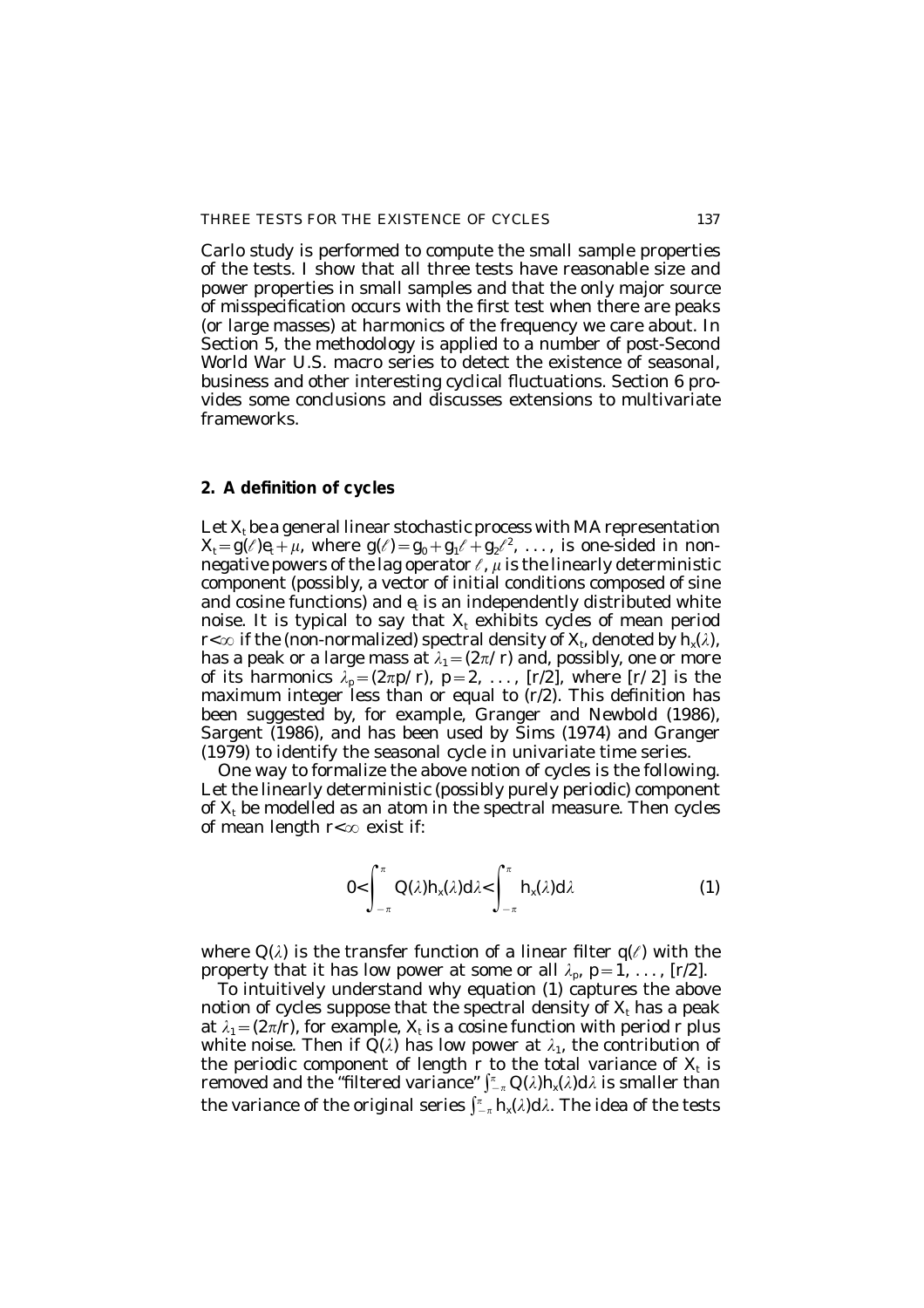is to determine whether the filtered variance is statistically different from the original one. One  $Q(\lambda)$  function which can easily be used to illustrate the point we are interested in making is:

$$
Q(\lambda) = |1 - e^{-i\lambda r}|^2 = 2 - 2\cos(\lambda r) \tag{2}
$$

in which case equation (1) reduces

$$
0 < \int_{-\pi}^{\pi} h_x(\lambda) d\lambda < 2 \int_{-\pi}^{\pi} \cos(\lambda r) h_x(\lambda) d\lambda \tag{3}
$$

To gain further intuition on the meaning of equation (3) note that since cos( $\lambda r$ ) changes sign over  $[-\pi, \pi]$ , the expression on the righthand side of equation (3) will be small (or even negative) unless the power of  $h_x(\lambda)$  is concentrated in the region where  $cos(\lambda r)$  is large and positive. Hence,  $X_t$  has cycles of length r if  $h_x(\lambda)$  has a sharp peak (or wide mass) in the neighbourhood of some or all  $\lambda_p$ . Note, however, that, because  $cos(\lambda r)$  is periodic mod $(2\pi/r)$ , equation (3) does not distinguish between cycles at  $(2\pi/r)$  or at one of its harmonics. In other words, equation  $(3)$  is consistent with  $X_t$  having only one peak (large mass) as well as having several peaks (large masses) at some or all  $\lambda_p$ .

The linear filter whose transfer function is given by equation (2) is the simple *r*-differencing operator. This filter is typically used in ARIMA modelling to take care of stochastic cycles of mean duration *r* and has a long history, in particular, when *r* is a seasonal period. In the time domain, equation (3) implies that cycles of mean period *r* exist if

$$
\text{var}[(1-\ell')X_t] < \text{var}[X_t] \tag{4}
$$

Noticing that var $[(1-\ell')X_t] = \text{var}(X_t) + \text{var}(X_{t-r}) - 2\text{ cov}(X_t, X_{t-r}),$ equation (4) implies that

$$
\beta_r = \frac{\text{cov}(X_t, X_{t-r})}{\text{var}(X_{t-r})} > \frac{1}{2} \tag{5}
$$

Hence, given the above choice of filter, cycles of length *r* exist if the regression coefficient of  $X_t$  on  $X_{t-r}$  exceeds 0.5, a result which corresponds to the notion that  $X_t$  displays cycles of period  $r$  if its correlogram shows high positive values at lag *r* [see Granger & Newbold (1986: p. 66) for a similar definition].

An example may further clarify how equation (5) captures the idea that there is a peak (or a large mass) in the spectral density at frequency  $\lambda$ . Let  $X_t = -0.8X_{t-1} + \varepsilon_t$  with  $\varepsilon_t \sim (0, 1)$ . It is easy to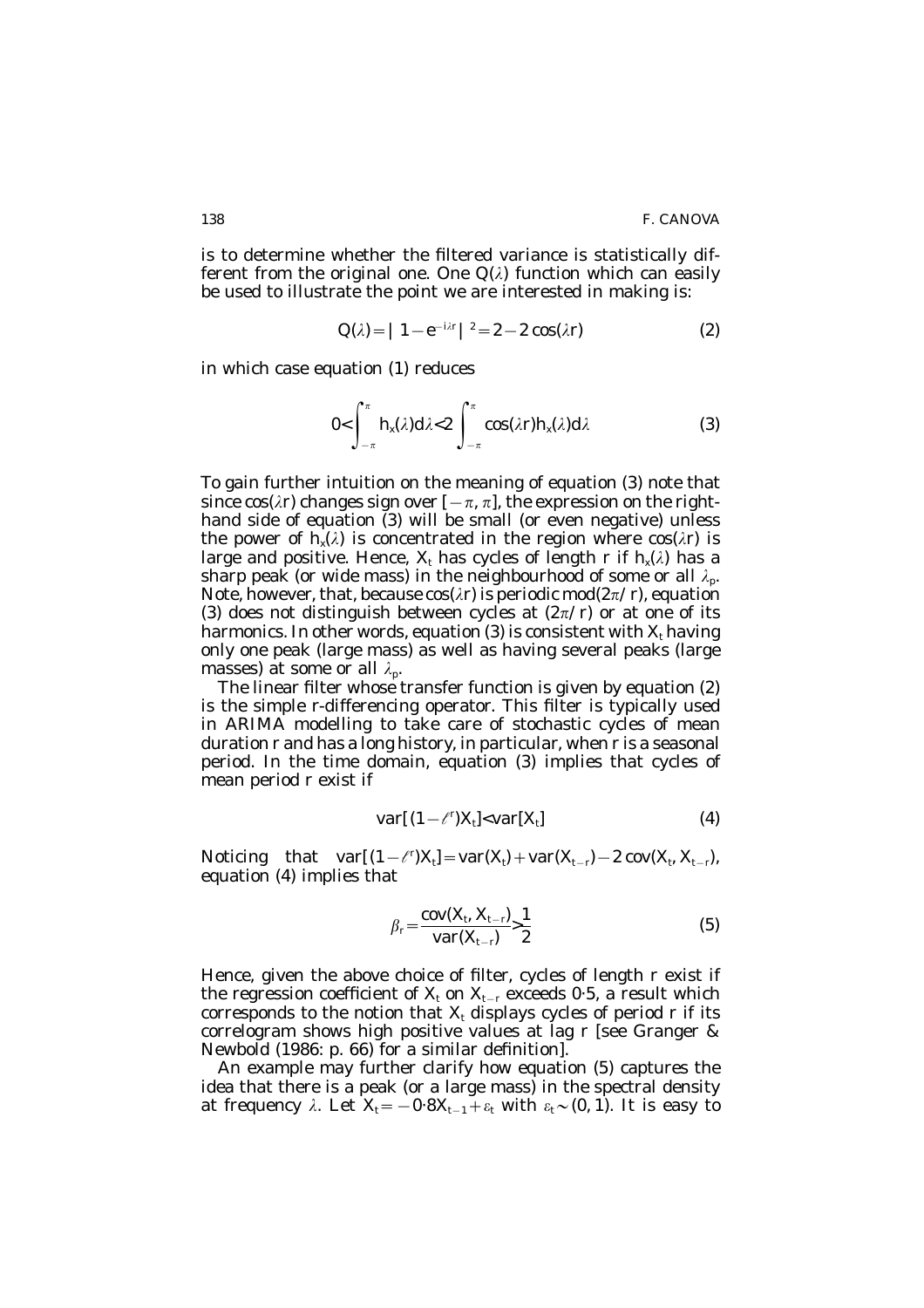check that  $\beta_1 = -0.8$ ,  $\beta_2 = 0.64$ ,  $\beta_3 = -0.48$ ,  $\beta_4 = 0.36$ , etc. Using the rule that a cycle of length *r* exists if  $\beta_r > 0.5$ , we find that  $X_t$  displays cycles of order 2, as intuition would suggest.

Given that many economic time series display unit root-like behaviour and Granger's (1966) "typical spectral shape", it is clear that equation (2) need not be the most obvious choice of  $Q(\lambda)$  since it also removes power at the frequency zero and will therefore mistakenly give the impression that there are significant cycles of period *r* in the data even when only cycles with  $r = ∞$  are present. However, because growth rates of variables are usually calculated before the spectrum is plotted and all the economic examples cited in the introduction are concerned with cycles in stationary series, this argument is of limited empirical importance as most economic time series have almost no power at the zero frequency after standard stationary inducing transformations are performed. If for some reason the time series still exhibits a peak of finite height at the zero frequency, all the previous arguments go through substituting the *r*-differencing operator with  $q^*(\ell)=1+$  $l-\ell^2 \ldots + \ell^{r-1}$  in which case equation (3) becomes:

$$
0 < \int_{-\pi}^{\pi} \left| 1 - \sum_{j=1}^{r-1} (-1)^{j+1} e^{-i\lambda j} \right|^2 h_y(\lambda) d\lambda
$$
  

$$
< \int_{-\pi}^{\pi} h_y(\lambda) d\lambda
$$
 (6)

It is important to note that here we do not seek, in principle, any optimality property for  $Q(\lambda)$ , i.e. we do not require  $Q(\lambda)$  to approximate any ideal filter.  $Q(\lambda)$  is any arbitrary filter which has low power at some or all  $\lambda_p$  and makes equation (1) true.

As mentioned above, equation (1) is an appropriate definition of cycle only if  $h_x(\lambda)$  exists everywhere on  $[-\pi, \pi]$ . Thus this paper is not interested in proposing yet another test for unit roots, in addressing questions concerning persistence, as in Cochrane (1988), or meaningful permanent components, as in Quah (1992). Instead, I focus on the problem of examining the significance of peaks (or wide masses) in the spectral density at some  $0 < \lambda_p \le \pi$ , where  $\lambda_p$  is known *a priori* or provided by economic theory, which may be generated by, say, second order difference equations with complex roots. Because I start from the assumption that a researcher has some information regarding the location of interesting quasi-periodic components in the spectrum, the analysis of this paper differs from the ones based on Fisher's (1929) *G*-test where a researcher looks for cycles without specifying exactly the band of frequencies where they may appear.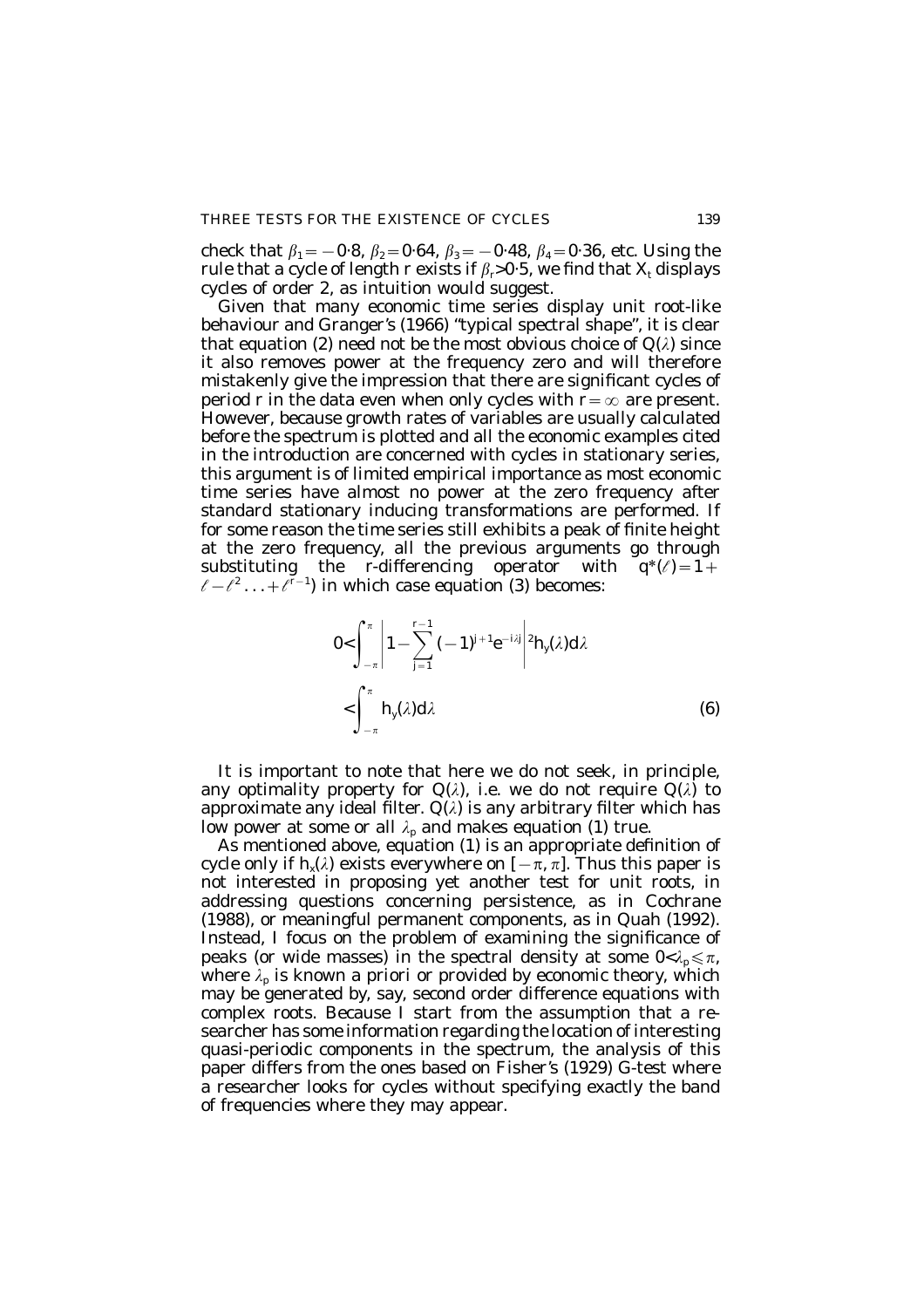A third important point that needs to be stressed is that equation (1) is a valid definition of cycles even when the data does not display purely periodic fluctuations. As a referee has pointed out, the concept of cycles employed in this paper relates to the power of the process over frequency bands (not to the magnitude of the peak) and it is sufficiently general to capture cycles which appear as stochastic with given mean periodicity (such as those present in crop series) or cycles which smoothly evolve over time (such as those evident in the electricity consumption series). One advantage of allowing for this level of generality is that the approach nicely relates to the Band Spectrum Regression setup initiated by Engle (1974) and avoids the problem of having to find consistent estimates of individual frequencies of the spectrum in designing test statistics.

Finally, since there is a large literature dealing with "spurious cycles" in time series (see Nelson & Kang, 1981; Cogley & Nason, 1995), it is not the purpose of this paper to discuss how incorrect stationary inducing transformations distort inferences about the presence of cycles. In the empirical section of the paper I do, however, briefly discuss how particular conclusions about the presence of cycles may be altered when alternative stationary inducing transformations are used.

It is useful to compare the notion of cycle proposed in this section with two other widely used concepts which have appeared in macroeconomic and time series literature. Tiao and Grupe (1980) and Hansen and Sargent (1993) have used the term "processes with hidden periodicities" to characterize Markov processes whose transition law is not time invariant but is strictly periodic with period *r*. Although there are similarities between their definition and the formalization of the notion of cycles employed in this paper, at least two differences should be noted. First, a process which has cycles according to equation (1) need not have a strictly periodic representation as an  $r \times 1$  vector stochastic process. Second, because equation (1) is concerned with the variance of  $X<sub>b</sub>$ unless deterministic periodic components are modelled as point masses in the spectral density, the definition of cycles employed in this paper does not capture processes which are periodic in the mean (e.g. processes with seasonal initial conditions). Finally, note that both definitions are meaningful only when  $r \lt \infty$  and  $h_x(\lambda)$ exists everywhere on  $[-\pi, \pi]$ .

In the current macroeconomics literature, it is standard to consider the deviations from the trend of a process as representing cyclical fluctuations (see, for example, Kydland & Prescott, 1990). Because this notion does not coincide closely with the concept of cycle formalized in equation (1), it is useful to highlight the connection between the two concepts. According to the framework of this section, the concept of cyclicality used in the business cycle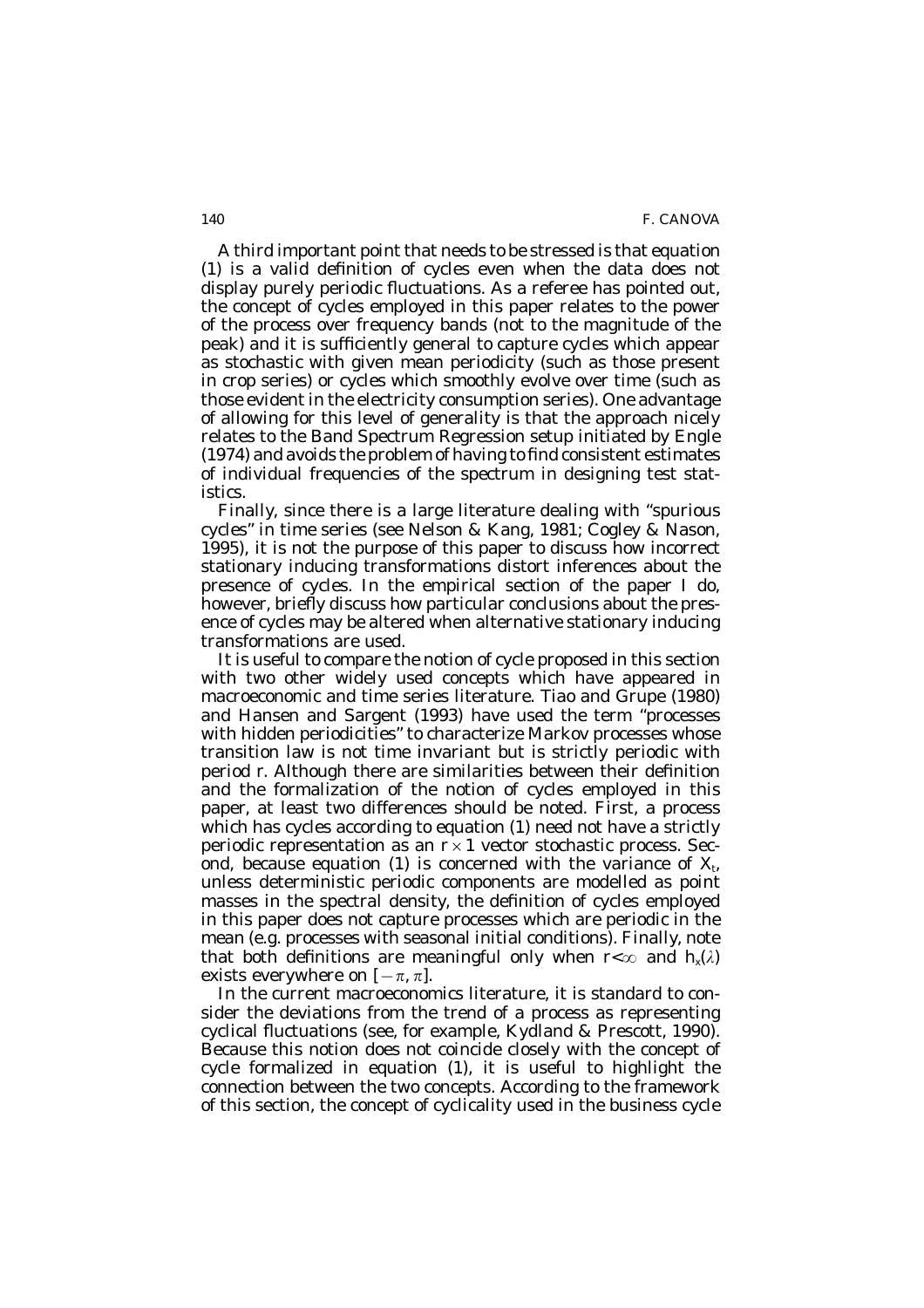literature consists of the following three conditions: (i)  $\int_{-\pi}^{\pi}$  $F(\lambda)h_{\lambda}(\lambda) d\lambda$  is large where  $F(\lambda)$  is the transfer function of a high pass filter, i.e. a filter with  $F(\lambda)=0$  for  $0<|\lambda|<\lambda$  and  $F(\lambda)=1$ for  $\lambda < |\lambda| < \pi$  and  $\lambda$  is some predetermined frequency, (ii)  $H(\lambda) =$  $F(\lambda)h_{\lambda}(\lambda)$  is significantly different from the spectrum of a white noise and (iii) for any chosen series (say *W*<sub>*i*</sub>),  $\int Co_{X,W}(\lambda) d\lambda$  is large, where  $Co_{XW}(\lambda)$  is the coherence of  $W_t$  and  $X_t$  at frequency  $\lambda$ . Note if  $X_t$  and  $W_t$  are two AR(1) processes with roots close to 1, they may satisfy all three of these conditions while they would not display cycles according to equation (1). In general, there is only a weak relationship between equation (1) and the above three conditions. I will come back to the relationship between the two concepts of cycle in the conclusions where I discuss how to extend equation (1) to multivariate frameworks. When a multivariate point of view is taken, the range of overlap between the two types of definitions becomes substantial.

#### **3. The tests**

To set up the tests I will use a slightly modified version of equation (1) with  $I_{n,x}(\lambda) = (1/2\pi n) |\sum_{t=1}^n X_t e^{-\lambda t}|^2$ , the periodogram of  $\overline{X}_t$  based on *n* observations at frequency  $\lambda$  (see, for example, Bloomfield, 1974: p. 78), in place of  $h_x(\lambda)$ . The rationale for using  $I_{nx}(\lambda)$  in place of  $h_x(\lambda)$  is that an estimate of the former is easily obtained using the Fourier transform of the data. If  $e_t$  is independently and normally distributed, this substitution is innocuous since the periodogram is an asymptotically unbiased estimator of the spectrum (see Priestley, 1981: p. 425). If  $h_x(\lambda)$  has bounded first derivatives, the order of magnitude of the bias is *O*(log(*n*)/*n*) which vanishes as  $n\rightarrow\infty$ . In addition, when  $Q(\lambda)$  is a fixed bounded function independent of *n*, and since  $var[I_{n,x}(\lambda)]^{n} \rightarrow h_x^2(\lambda)$ , for  $\lambda \neq 0$ ,  $\pi$  and var $[I_{n,x}(\lambda)]^{n} \stackrel{\infty}{\rightarrow} 2h_x^2(\lambda)$ , for  $\lambda = 0$ ,  $\pi$ , then  $\int Q(\lambda)I_{n,x}(\lambda)$  is a consistent estimator of  $\int Q(\lambda)h_{x}(\lambda)$  (e.g. Priestley, 1981: p. 473).

For the rest of this section I make the following two assumptions:

*Assumption 1:*  $e_t$  is an independent Gaussian process with fixed variance  $\sigma_e^2$ .

# *Assumption 2:*  $\Sigma_j |g_j| |j| \leq \infty$ ,  $\zeta > 0$ .

These two assumptions require some discussion. The first is somewhat restrictive as it rules out conditionally heteroskedastic processes. For most applications this is not a strong limitation as the tests will be naturally applied to monthly and quarterly time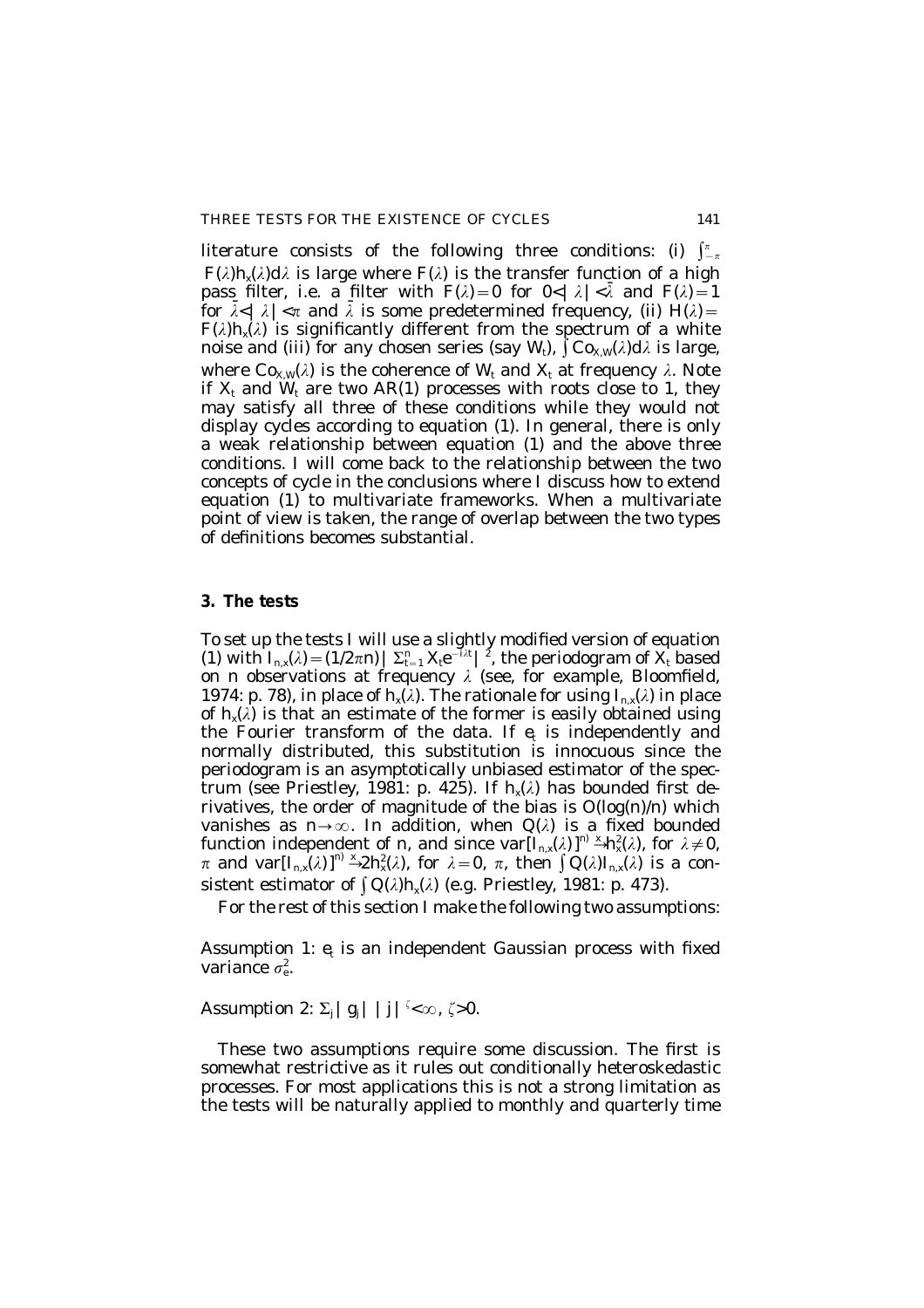series which hardly ever display any form of conditional heteroskedasticity. The condition imposed on the coefficients of the MA representation of  $X_t$  is stronger than required and ensures that the decay of the correlogram of  $X_t$  is sufficiently rapid (see Walker, 1965). It implies absolute and square integrability of the *gj*s and, therefore, second moment stationarity of *Xt*. However, it is more general than stationarity itself since it allows for the existence of cycles in non-stationary series which possess a smooth evolutionary spectrum (see Priestley, 1981: p. 828).

In the first two subsections I derive tests using two specific forms of  $Q(\lambda r)$ . Although the derivation of the tests for general  $Q(\lambda r)$ functions does not present particular problems, in empirical applications one is faced with the problem of choosing a particular  $Q(\lambda r)$  and different researchers may choose different functions. By selecting one particular family of  $Q(\lambda r)$  functions, I attempt to avoid problems connected with a possible non-comparability of the results and this may be a preferable alternative to seeking a higher level of generality. In the first subsection  $Q(\lambda r)$  is the transfer function of the *r*-differencing filter. In the next subsection,  $Q(\lambda r)$ is the transfer function of a band-pass filter.

#### 3.1. A DISTANCE-TYPE TEST

The idea of the test is simple. We want to know whether the difference between the two quantities in equation (3) is significant relative to their variances. Taking discrete approximations to the integrals in equation (3) at  $\lambda_k = (2k\pi/n)$ ,  $k=0, \ldots, [n/2]$ ,  $n \ge N$ , for some *N*, using  $I_{n}$ , ( $\lambda$ ) in place of  $h_{\lambda}(\lambda)$  and exploiting the symmetry of  $I_{n}(\lambda)$  around  $\lambda=0$ , equation (3) becomes

$$
2\sum_{k}\cos(\lambda_{k}r)I_{n,x}(\lambda_{k})>\sum_{k}I_{n,x}(\lambda_{k})>0
$$
\n(7)

The following lemma characterizes the asymptotic properties of the quantities in equation (7):

### **Lemma 1.** *Let*

$$
A_{1n} = \frac{M}{n} \sum_{k} W_1(\lambda - \lambda_k) I_{n,x}(\lambda_k)
$$

*and*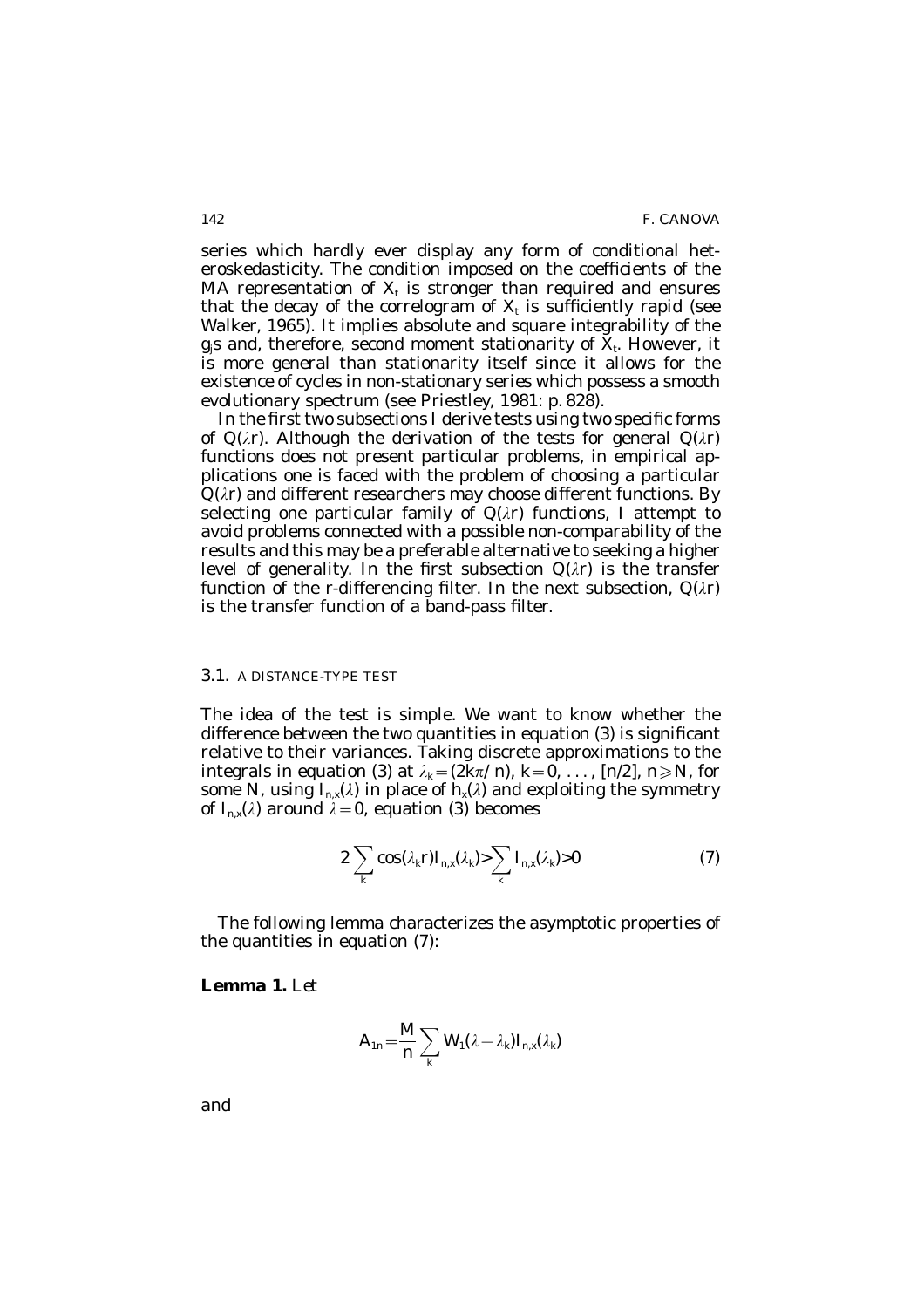THREE TESTS FOR THE EXISTENCE OF CYCLES 143

$$
A_{2n} = \frac{M}{n} \sum_{k} W_2(\lambda - \lambda_k) I_{n,x}(\lambda_k)
$$

*where*

$$
W_1(\lambda - \lambda_k) \odot \frac{4\pi}{M}
$$
  

$$
W_2(\lambda - \lambda_k) \odot \frac{4\pi \cos(\lambda_k t)}{M}
$$

*and where*  $M = M(n)$  *is a parameter regulating the width of*  $W_1$  *and W*2*. Then*

$$
\lim_{n \to \infty} \sqrt{v_1} A_{1n} \xrightarrow{D} \mathcal{N}(H_1, H_1^2)
$$
\n
$$
\lim_{n \to \infty} \sqrt{v_2} A_{2n} \xrightarrow{D} \mathcal{N}(H_2, H_2^2)
$$
\n(8)

*where*

$$
v_1 = \frac{n}{\pi \sum_k h(\lambda_k)^2}
$$
  

$$
v_2 = \frac{n}{\pi \sum_k \cos(\lambda_k r)^2 h(\lambda_k)^2}
$$
  

$$
H_1 = \frac{4\pi}{n} \sum_k h_{n,x}(\lambda_k)
$$
  

$$
H_2 = \frac{4\pi}{n} \sum_k \cos(\lambda_k r) h_{n,x}(\lambda_k)
$$

Lemma 1 follows from the normality of  $e_t$ , the asymptotic independence of the normalized periodogram estimates and the fact that  $\chi^2$  variates with a large number of degrees of freedom behave like normal random variables. The only complication emerges because linear combinations of  $\chi^2$  variates with unequal weights are not necessarily  $\chi^2$ . Using the trick discussed in Fuller (1981: pp. 295–296) it is possible to overcome this problem.

From lemma 1 it is clear that  $A_{1n}$  and  $2A_{2n}$  are different but not independent kernel estimators of the same quantity with kernels given by  $W_1(\lambda_k-\lambda)$  and  $W_2(\lambda_k-\lambda)$ . The test I propose is based on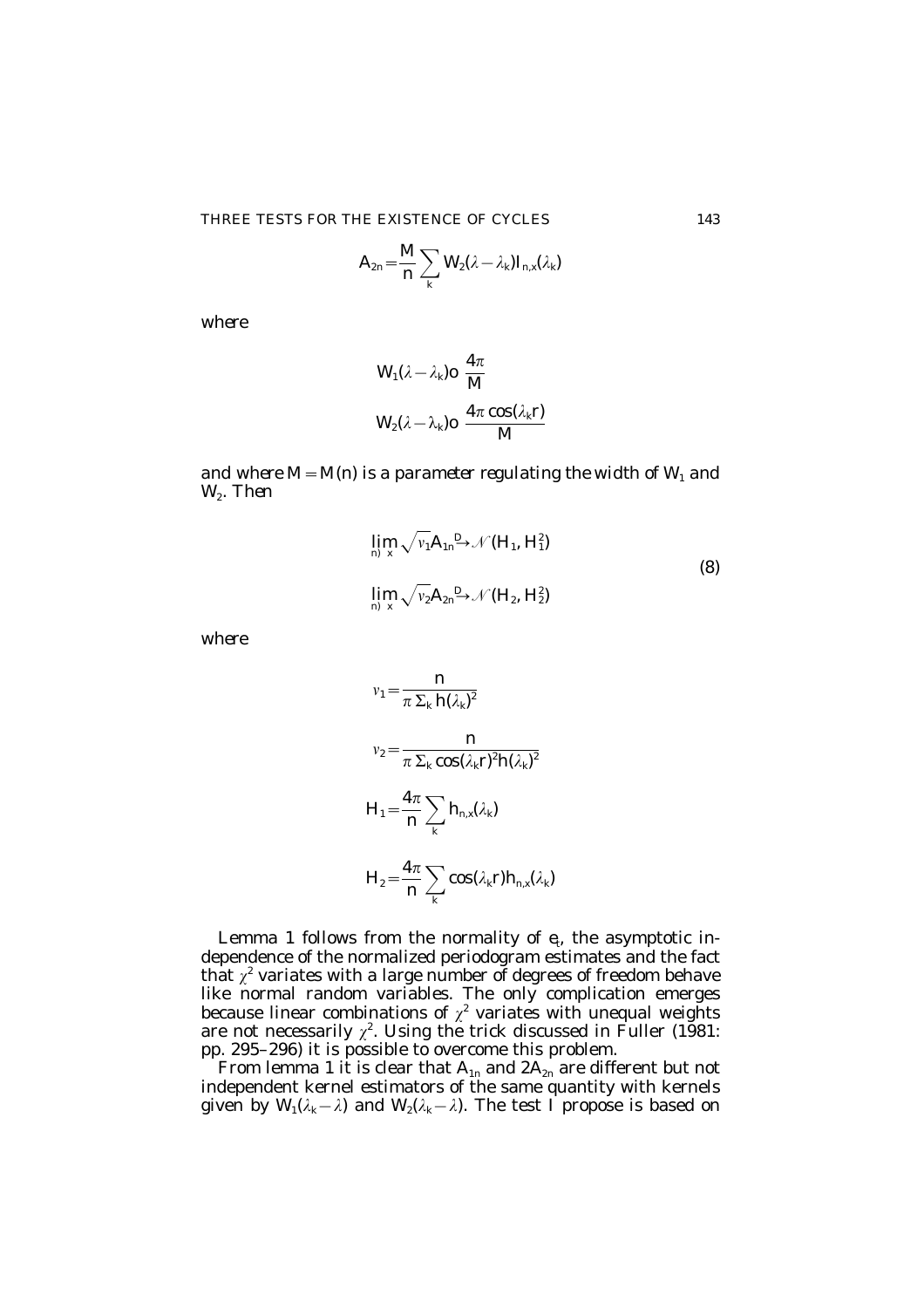the idea that the difference between these two ways of estimating the same quantity is small under the null hypothesis (and large under the alternative) in the metric given by the variances of  $\overline{A}_{1n}$ and  $2A_{2n}$ . Let

$$
J_{1n} = \frac{1}{\sqrt{v_1}} \frac{A_{1n} - EA_{1n}}{\sqrt{\text{var}(A_{1n})}}
$$

and

$$
J_{2n} \!\!=\!\! \frac{1}{\sqrt{\mathop{\nu}_2}\sqrt{\text{var}(A_{2n})}} \!\! \frac{A_{2n} \!-\! E\!A_{2n}}{\sqrt{\text{var}(A_{2n})}}
$$

and consider the quadratic form:

$$
B_n = (2J_{2n} - J_{1n})(var(2J_{2n} - J_{1n}))^{-1}(2J_{2n} - J_{1n})
$$
\n(9)

**Corollary 1.**  $\lim_{n \to \infty} B_n = B \sim \chi^2(1)$ .

Corollary 1 follows from the evaluation of the quantities of interest in the limit. Under the null hypothesis that no cycles of mean length  $r$  exist in the data,  $B<sub>n</sub>$  will not significantly exceed a predetermined value  $Z_{\alpha}$  at  $\alpha$ % confidence level.

The implementation of the test is particularly simple since one needs only to specify a band of frequencies and therefore the mean duration *r* of the cycles he wants to detect. Typically, a researcher has *a priori* beliefs about a band of interesting frequencies he wants to investigate (for example, seasonals or business cycles). At other times, no *a priori* information is available so that one may plot the spectrum of the series and observe a peak at frequency  $\lambda_p$ . In this case, one may choose the *r* which corresponds to the frequency where the peak appears and proceed under the assumption that the peak is due to cycles of mean duration *r*, but be aware of the possibility that the observed peak may have been generated by spillovers due to cycles present at neighbouring frequencies. In other cases a researcher may spot a large mass in the periodogram in a band around frequency  $\lambda_p$ . One choice which apparently gives good results is to select *r* corresponding to the central frequency where the large mass appears. This implies that, although there are time variations in the length of the cycle over the years, the mean duration is exactly *r*. Note that with the current choice of  $Q(\lambda)$  the number of frequencies which are suppressed by the filter is automatically determined by the resolution of  $I_{nx}(\lambda)$ and the sample size.

One case where the test is very simple to apply is when one attempts to detect non-exactly periodic but stable seasonal patterns. Seasonality appears if there is a peak (or a large mass) at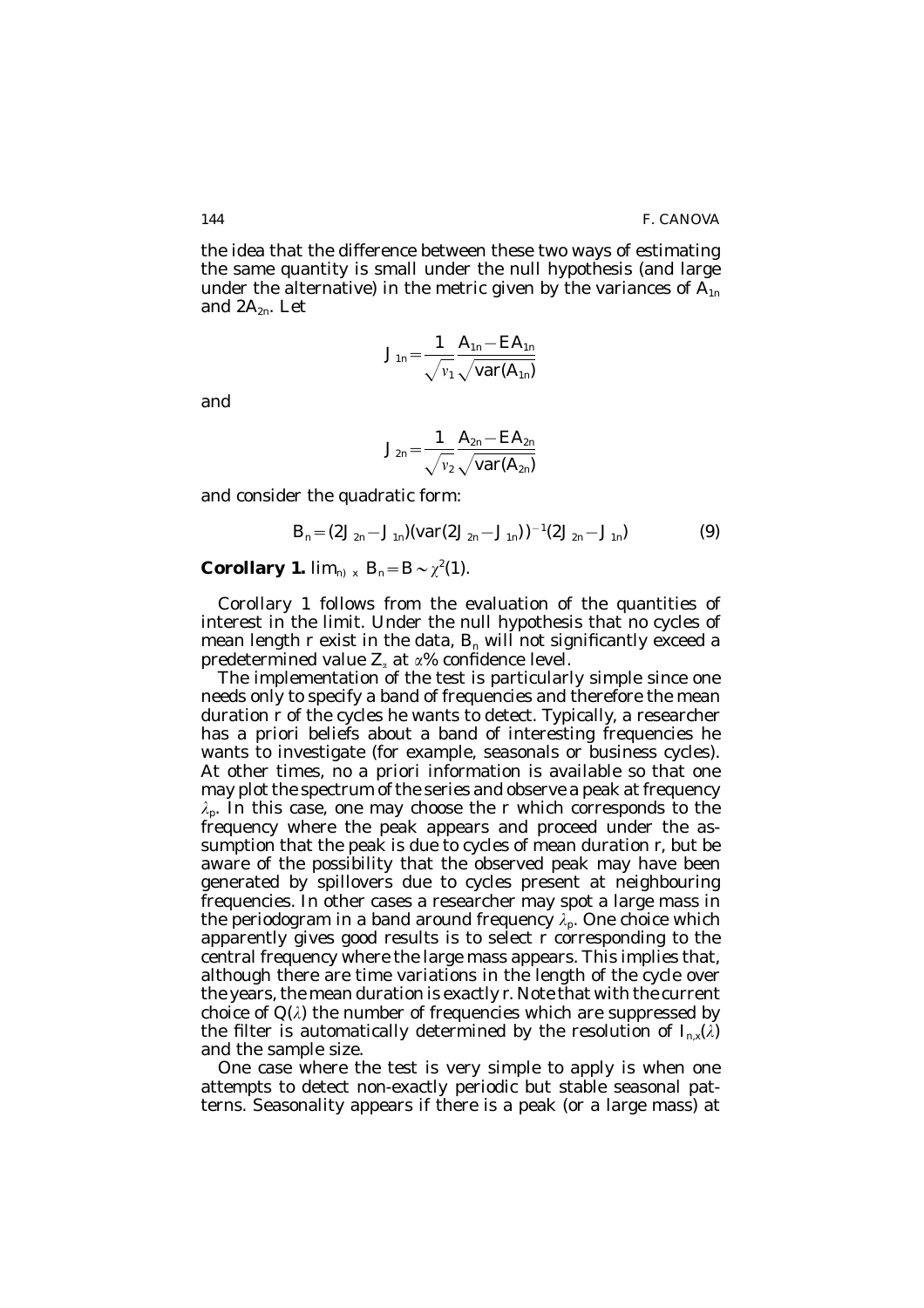some  $\lambda_p = (2\pi p/s)$ ,  $p=1, \ldots, [s/2]$ , where *s* is the number of seasons in the year. In this case, the transfer function of the *s*-differencing operator is the appropriate  $Q(\lambda)$  function to use and we say that  $\tilde{X_t}$  exhibits (stochastic) seasonal behaviour if var[(1−*t°)X<sub>t</sub>*]<var[ $X_t$ ].

#### 3.2. A TEST BASED ON BAND-PASS SERIES

The second test is also based on the implication that if a peak (or a large mass) at  $\lambda_p$  is significant, then the contribution of cycles of mean length  $(r/p)$  to the total variance of the process should be non-negligible. The major differences between the test presented in this subsection and the previous one are in the  $Q(\lambda)$  function used and, consequently, in the null hypothesis being tested, and in the asymptotic distribution used to detect deviations from the null.

Let  $\tilde{X}_t = X_t - f(X_t)$  where

$$
f(X_t) = \int_{\Omega'} e^{i\lambda t} dZ_x(\lambda)
$$

$$
\Omega' = \left[ \frac{2\pi k}{r} - \varepsilon, \frac{2\pi k}{r} + \varepsilon \right]
$$

 $Z_{x}(\lambda)$  is the spectral measure of  $X_{t}$  and the integral is of the Fourier–Stieltjes variety.  $\tilde{X}_t$  is the filtered series and  $f(\cdot)$  a bandpass filter which wipes out the power of  $X_t$  on  $\Omega'$ . Let M be a parameter controlling the number of periodogram ordinates in a  $2\varepsilon$  neighbourhood of  $\overline{\lambda}_k$  and let

$$
W_3(\lambda_k) = \frac{h_x(\lambda_k)}{h_{\tilde{x}}(\lambda_k)}
$$

Under  $H_0$ ,  $W_3 \approx 1$ . Define

$$
K_n = \sum_k \frac{I_{n,x}(\lambda_k)}{h_x(\lambda_k)}
$$

and

$$
\tilde{K}_n = \sum_k \frac{I_{n,x}(\lambda_k)}{h_{\tilde{x}}(\lambda_k)}
$$

**Lemma 2.** *Under*  $H_0$ *,*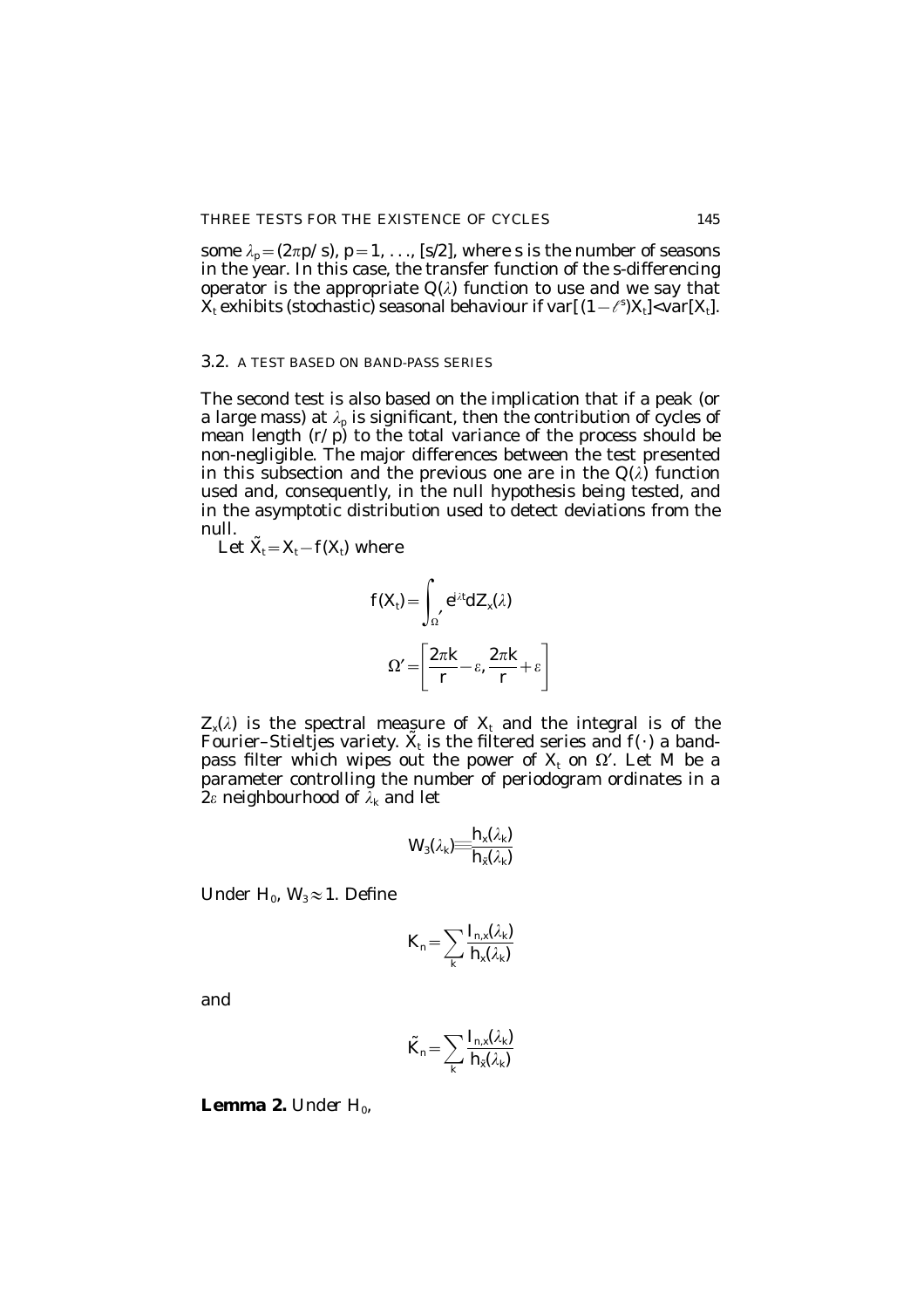146 F. CANOVA

$$
\lim_{n \to \infty} 2 \sqrt{\tilde{K}_n} \rightarrow \mathcal{N}\left(\sqrt{4\left(\left[\frac{n}{2}\right]-1, 1\right)}\right)
$$

*Under H*<sub>1</sub>*,* 

$$
\lim_{n)\,\times}\,2\,\sqrt{\tilde{K}_n}\rightarrow \mathcal{N}(\sqrt{2\nu_4-1},\,1)
$$

*where*

$$
v_4 = \frac{2n}{M\Sigma_k W_3^2(\lambda_k)^2}
$$

Lemma 2 follows from the fact that under  $H_0$ ,  $28(\tilde{K}_n)$  has the same asymptotic  $\chi^2$  distribution as  $2 \, 8(K_n)$ , while under the alternative the parameter of central tendency of the distribution is shifted to the right. Therefore, if cycles of mean length (*r/k*) give an important contribution to the total variance of the process, the tail of the distribution will contain a mass larger than expected. It is worth emphasizing that while the *r*-differencing filter used in Section 3.1 eliminates power at each  $\lambda_k$ ,  $k=1, \ldots, [r/2]$ , while introducing extraneous power at frequencies in between, the filter used here sets to zero the power at one  $\lambda_k$  only and leaves unchanged the power outside a 2e band centred around this frequency.

To implement this test we need two inputs: the mean duration (*r/k*) of the cycles we are interested in testing for and a band-pass filter which wipes out the power of  $X_t$  on  $\Omega'$ . One such filter could be a standard MA or ARMA filter.

#### 3.3. A TEST BASED ON BAND SPECTRUM VARIANCES

The final test described in this section also examines the behaviour of the spectrum in the band around some  $\lambda_k$ . But contrary to the two previous tests, I compare the magnitude of the *average* mass appearing inside a band of frequencies and outside of it. This test may be useful to detect the presence of cycles with slow time varying characteristics since they seldom generate peaks, although they tend to produce wide masses in a frequency band. To set up the test, consider the following two quantities:

$$
C_{1n} = \frac{\sum_{\lambda_{k} \in \Gamma} I_{n,x}(\lambda_k)}{2\|\Gamma\|}
$$
  

$$
C_{2n} = \frac{\sum_{\lambda_{k} \in \Omega - \Gamma} I_{n,x}(\lambda_k)}{2\|\Omega - \Gamma\|}
$$
 (10)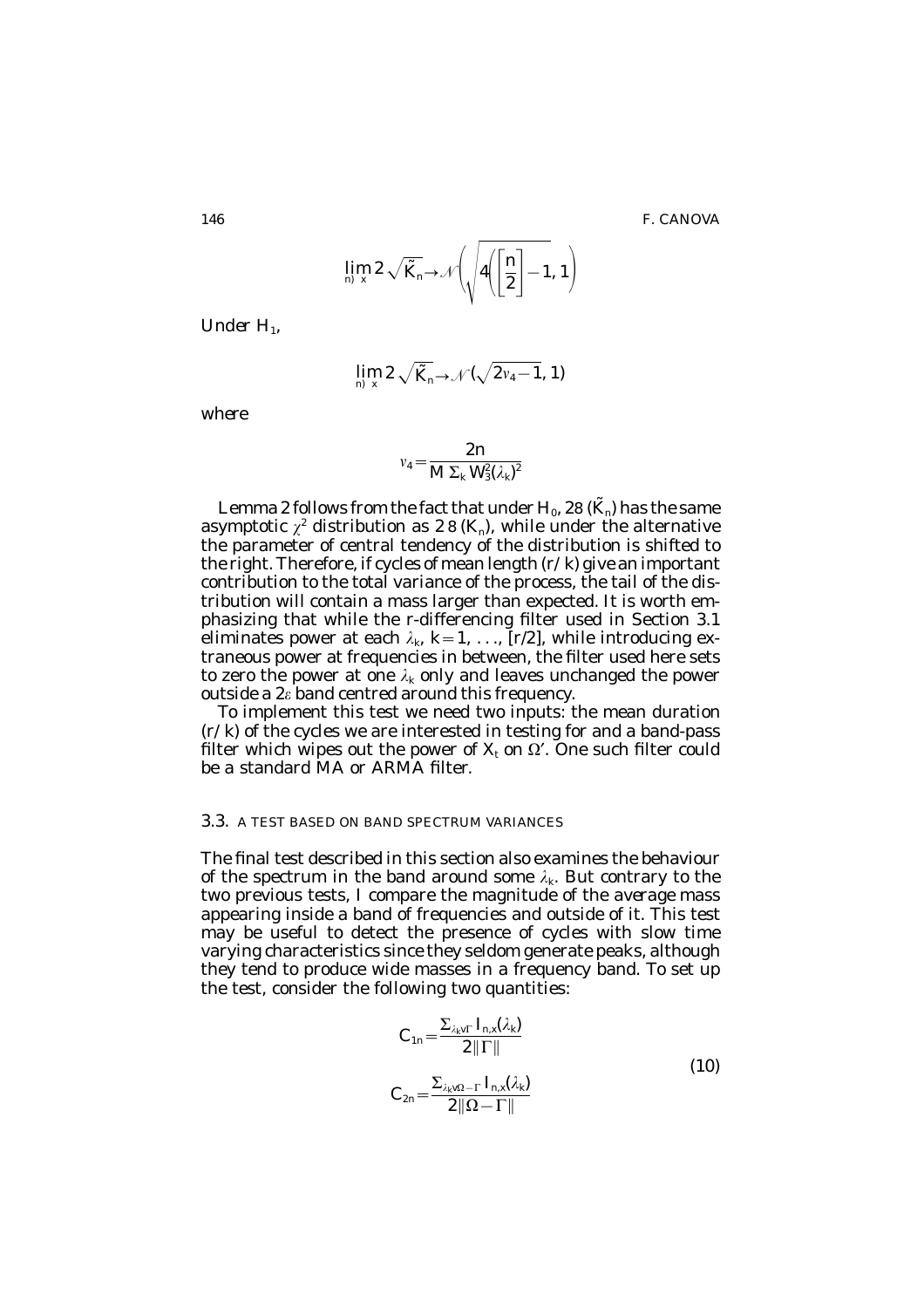where  $\Omega = [-\pi, \pi]$ , and  $||\cdot||$  represents the number of periodogram ordinates in the interval.  $C_{1n}$  and  $C_{2n}$  measure the average power of  $X_t$  inside the band  $\Gamma$  centred around the frequency  $\lambda_k$ , for some  $k$ , and outside the band  $\Gamma$ , respectively. If cycles of mean length  $(r/k)$  are the only ones existing in  $X<sub>b</sub>$  then the null hypothesis of the test is  $C_{1n} = C_{2n}$ , i.e. the average amount of power inside the band  $\Gamma$  is identical to the average amount outside of it. Notice that when  $X_t$  is a white noise,  $C_{1n} = C_{2n}$ . However, there are other processes which do not have a flat spectrum and may still satisfy the null hypothesis. For example, a process whose spectrum decays linearly with the frequency will have the required property. However, because these processes generate cycles of infinite duration (if any), they do not satisfy the conditions we imposed on equation (1) to be a meaningful definition of cycle. Under the alternative  $C_{1n}$ > $C_{2n}$ , i.e. cycles of mean length (*r/k*) exist in the data.

Next I derive the distribution of the statistic  $D_n = (C_{1n}/C_{2n})$  under the null hypothesis and under the alternative.

**Lemma 3.** *Under*  $H_0$  *and as n*)  $\times$  *,* 

$$
G=2\|\Omega-\Gamma\|D_n\to\chi^2(2\|\Gamma\|)
$$

*Under H<sub>1</sub> and as n*)  $\times$ *,* 

$$
G\rightarrow \frac{\chi^2(v_3)E(G)}{v_3}
$$

*where*

$$
v_3 = \frac{32n\|\Gamma\|}{\sum_k h_{n,x}^2(\lambda_k)}
$$

Lemma 3 employs the fact that under the null  $C_{1n}$  and  $C_{2n}$  are weighted averages of  $\chi^2$  random variables with equal weights while under the alternative the weights are frequency dependent. I normalize *D<sub>n</sub>* by 2 $\|$ Ω−Γ $\|$  because the non-normalized quantity has a degenerate distribution as *n*→∞. Note that, in general, it is hard to predict the direction of the shift of the distribution under the alternative. However, for *n* large enough,  $2||\Gamma|| < v_3$ .

To implement this test we also need two inputs: the mean duration  $(r/k)$  of the cycles we want to test for and the size of  $\Gamma$ .

#### 3.4. DISCUSSION

Although all three tests are designed to assess the significance of cycles of mean length *r*, they reflect several differences. As already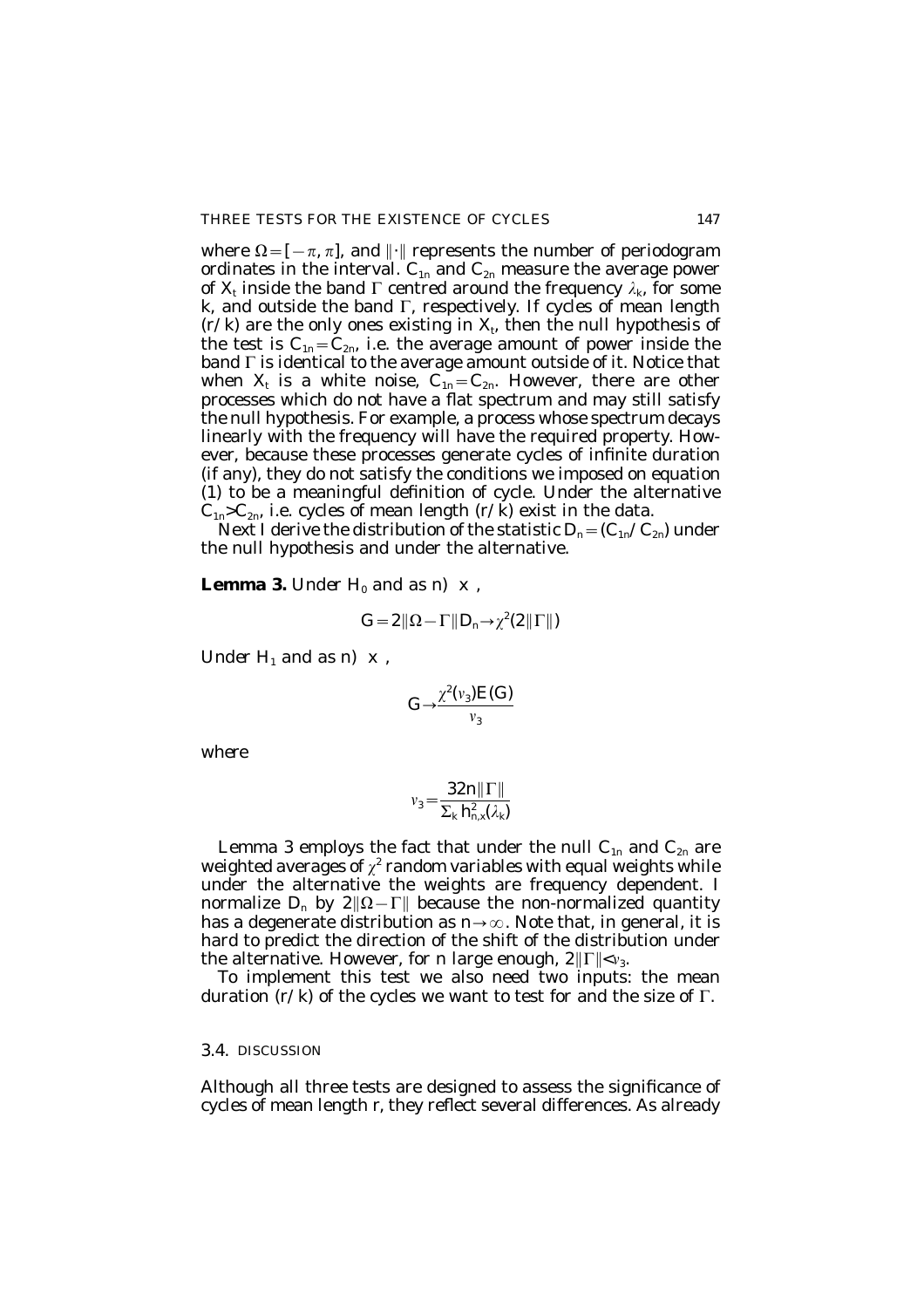noted, the filter used in the distance-type-test knocks out power in the neighbourhood of each  $(2\pi p/r)$ ,  $p=1, \ldots, [r/2]$  and adds  $power$  in the neighbourhood of each (2(*p−*1)π/*r*). There are two implications of this fact. First, if the series truly has cycles of mean duration *r* and we specify  $r_1 = \mu r$ ,  $\mu = 1, \ldots, \lceil n/2 \rceil$ , the null hypothesis will be steadily rejected. In other words, because the first test examines the size of the mass belonging to several frequency bands (the ones centred around cycles of mean duration  $r_1$  and all of its harmonics), it is unable to distinguish whether it is the contribution of one frequency band or another which is significant. Second, a misspecified value for  $r$  may result in negative values of  $A_{2n}$ . Since lemma 1 requires  $2A_{2n}-A_{1n}$  to be positive and since  $A_{1n}$  is positive everywhere on  $\lambda$ , the sign of  $A_{2n}$  provides a pre-test procedure to detect an inappropriate specification for  $r$ . For example, if  $X_t$  is a white noise,  $\overline{A}_{2n}$  is non-positive for all *r*. Since the other two tests are concerned with only one particular frequency band, they do not display the same type of "aliasing" problem faced by the first test and can be used to clarify which of the harmonics of the basic frequency significantly contributes to the total variance of the process.

All three tests may face some problems when multiple peaks (or masses of similar size) are present in the spectrum. It is convenient to distinguish between two situations: one where a second peak (or a second large mass) occurs somewhere in the spectrum. Another where a second peak (or a second large mass) occurs within the frequency band we are concerned with. With the first two tests, if a peak of *larger* magnitude exists outside the frequency band we are interested in, we expect the null hypothesis to be rejected very infrequently since the contribution of cycles of mean duration *r* to the total variance of the process will be small. If, by any chance, this second peak occurs in a frequency band which is intermediate between  $\lambda_k$  and its harmonics, the first test will be able to detect this misspecification since  $A_{2n}$  will be negative. In general, if a researcher suspects that a time series displays multiple peaks of uneven size, it is advisable to plot the spectrum of the series, locate the peaks, roughly compare their magnitudes and run the test for the largest peak. With the third test, this problem is likely to be minor as the averaging procedure that the test employs will substantially reduce the effect of a secondary peak (or a secondary large mass) in the spectrum.

If two peaks of similar magnitude exist in the spectrum, it may be convenient to conduct the tests conditional on the removal of the other peak. That is, as in Bloomfield (1976: pp. 22–23) one could sequentially remove one of the peaks and test for the significance of the other. Although theoretically important, the presence of multiple peaks of similar magnitude in economic time series is a very rare event. One may object that the lack of detection of multiple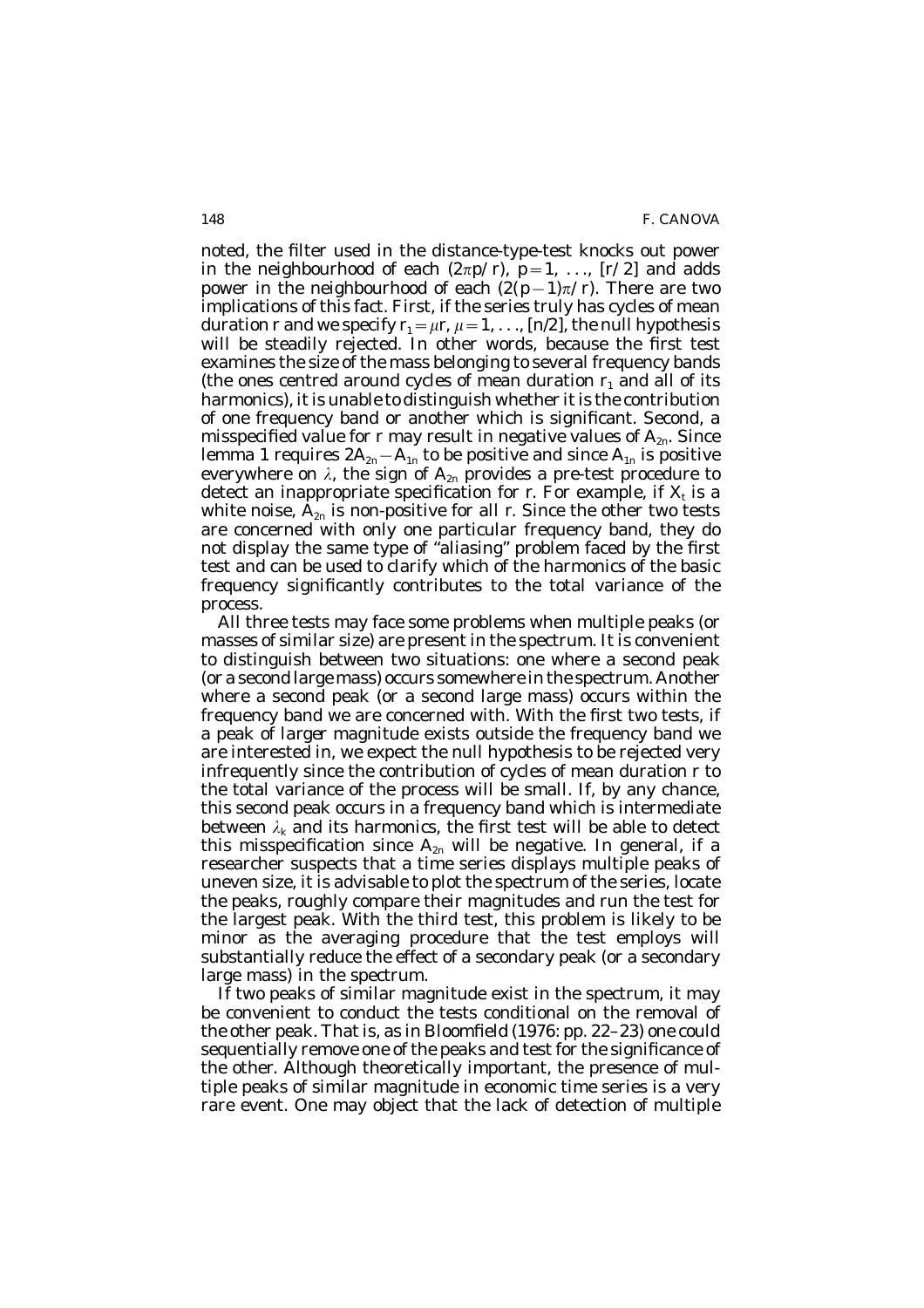peaks is due to the leakage from low order terms. It is well known in fact that most existing monthly and quarterly time series hardly ever deviate from Granger's (1966) "typical spectral shape" unless seasonals are present. Therefore, when growth rates and seasonally adjusted data are considered, as is standard in the macro literature, the relevance of the leakage problem for practical applications is probably very limited.

If a secondary peak emerges within the frequency band we are interested in or spills over from frequencies which are very close to the band, all three tests may have distorted size and power properties since the spillover effect from the neighbouring frequencies may be large. However, one should keep in mind that this is not a problem specific to the tests described in this paper and it is common to all spectral techniques examining the behaviour of a time series in a band of frequencies. As is well known, this problem is less important as sample size increases since the resolution of the spectrum improves and the spillover effect from neighbouring frequencies is reduced. For fixed sample size and to minimize distortions, it is recommendable to select the width of the band as in Andrews (1991) to minimize distortions and examine the robustness of the results by slightly varying the width of the band.

Finally, even though the alternative is the same in all three tests (i.e. the contribution of cycles of mean duration *r* to the variance of the process is large), the tests examine different null hypotheses. In the distance test the null hypothesis is that the total power appearing in frequency bands corresponding to cycle of mean duration *r* and all its harmonics is small. In the bandpass test the null hypothesis is that the contribution of the frequency band centred around cycle of mean duration *r* is small. In the average variance test the null hypothesis is that the average contributions to the total variance of the process of frequencies inside and outside a band are identical. Because of these differences, one should expect the tests to differ in their size properties, especially in small samples.

The first and third tests proposed here share features with what Priestley calls the "Bartlett homogeneity test" (Priestley, 1981: p. 487). That test was designed to check if independent estimates of the variance of the same quantity are significantly different. The statistic used, however, is slightly different from the ones employed here. The third test has also some relationship with Fisher (1929) and Whittle (1952) tests for jumps in the integrated spectrum. The major difference is that while the statistic they use takes the max periodogram ordinate to the sum of periodogram ordinates over the entire range of frequencies, here I take the average periodogram ordinate over a band to an average of periodogram ordinates over the remaining range of frequencies. The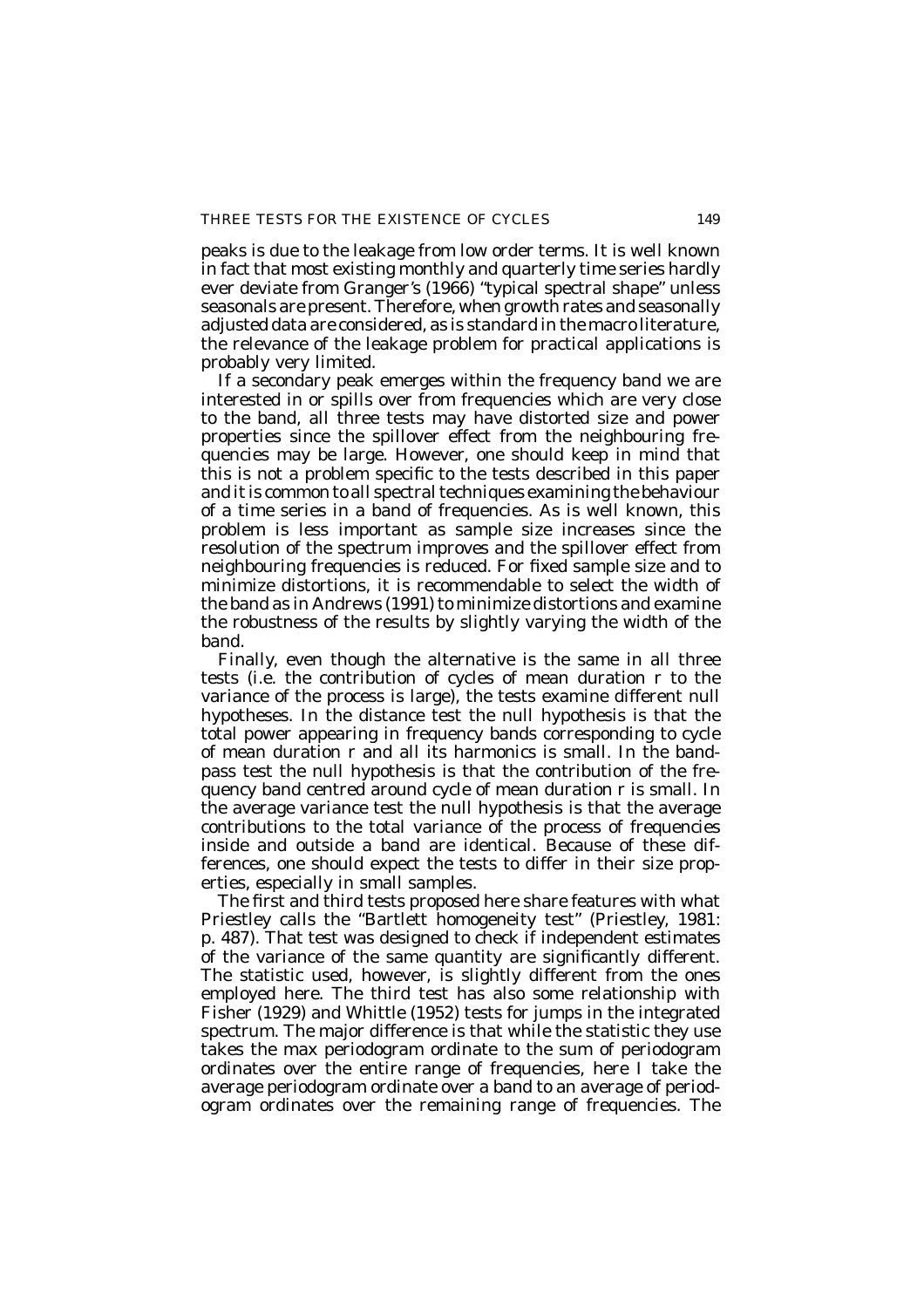reason for choosing averages as opposed to the maximum is that there are many interesting situations where peaks may not be very sharp and yet there is a large mass concentrated around a particular frequency (e.g. when there are time varying seasonals or business cycle fluctuations). In this case the Fisher–Whittle test may fail to find meaningful economic cycles which are irregularly concentrated around a particular frequency while the averaging procedure employed here allows the test to detect the presence of periodic components if the mass appearing in a band is significant.

In independent work Durlauf (1991) designed a spectral-based test for the martingale hypothesis which is similar to the third test presented here. His formulation builds on work by Grenander and Rosenblatt (1957) and is more general than mine since it allows for non-normal and weakly dependent disturbances and for a generally specified alternative hypothesis. Durlauf's (1991) procedure has advantages and disadvantages. Because of its level of generality, his approach is free from data-mining activities which may affect the distribution of the test statistic under the null (see Hansen, 1990). However, there are many situations when a researcher has *a priori* knowledge about the possible location of interesting cycles in the data (e.g. seasonal or political cycles). In this case his tests may be less powerful in testing against a specific alternative than those described here. In addition, since Durlauf's (1991) tests are designed to assess general deviations from the white noise assumption, they cannot be used to examine questions such as: Is the *total* power at seasonal frequencies significantly different from a white noise? The distance-type test presented here, on the other hand, can be used for this purpose. Moreover, while it is very easy to verify the assumptions underlying the third test proposed in Section 3, it is much more complicated to examine whether Durlauf's mixing conditions are satisfied and this hampers the range of applicability of his test. Finally, while Durlauf's procedure is valid also for  $r = \infty$ , the tests designed here are appropriate only when *r*<∞.

The third test presented in this paper is also very close in spirit to the *F*-test proposed by Engle (1974) to examine the hypothesis that band spectrum regression estimates are the same as regression estimates obtained using all the frequencies in the spectrum. The major differences between the two testing procedures are in the assumptions imposed on the disturbance term  $e_t$  and in the generic setup used (static regression framework in Engle, univariate time series models here).

### **4. The small sample power of the tests**

This section describes the results of a Monte Carlo study designed to assess the small sample properties of the three tests described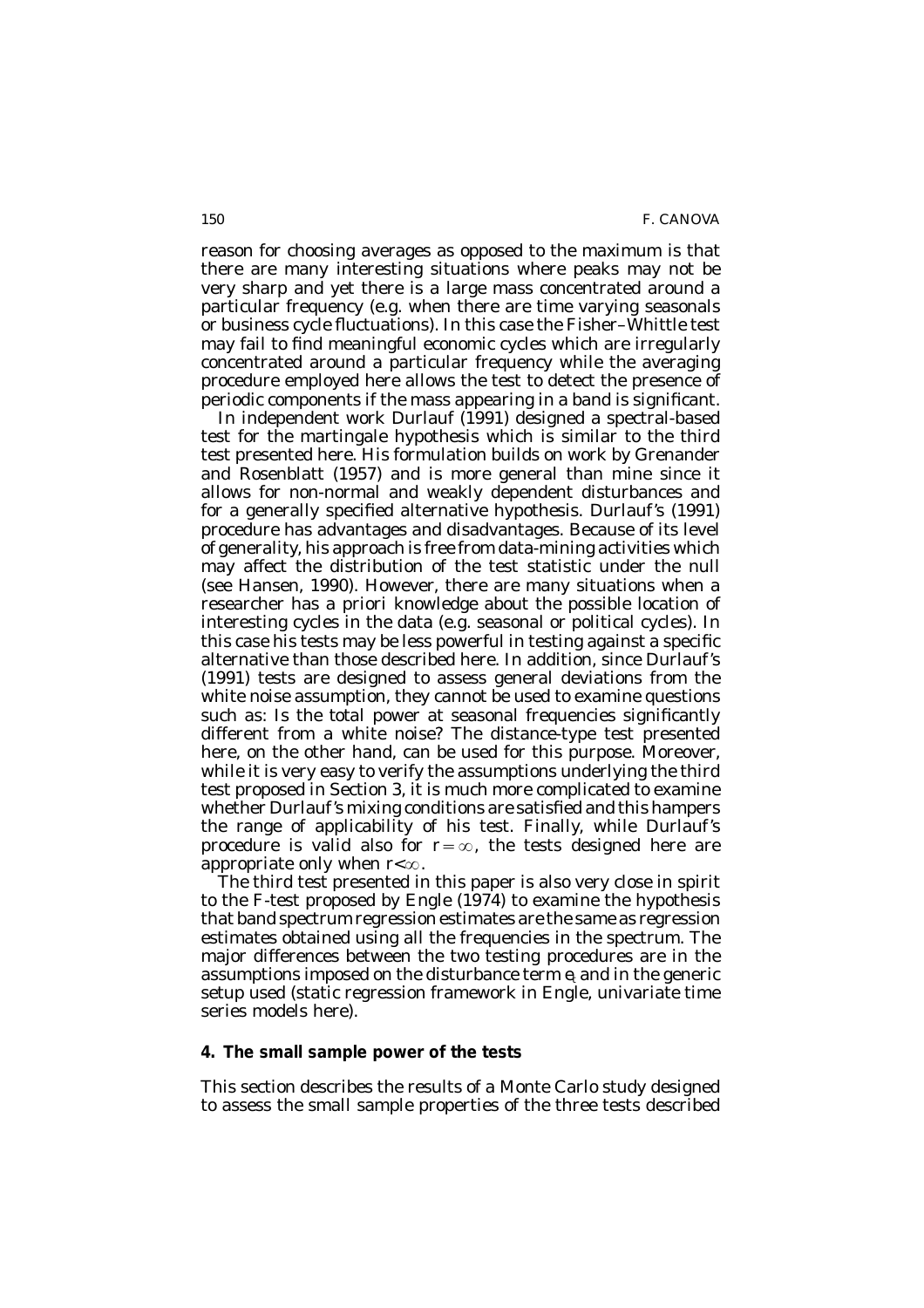THREE TESTS FOR THE EXISTENCE OF CYCLES 151

in Section 3. I use five different data generating processes (DGP):

DGP(I) 
$$
x_t = 5 \cdot 0 + bx_{t-1} + e_t
$$
  
\nDGP(II)  $x_t = 5 \cdot 0 + bx_{t-4} + e_t$   
\nDGP(III)  $x_t = 5 \cdot 0 + bx_{t-4} + cx_{t-7} + dx_{t-20} + e_t$  (11)  
\nDGP(IV)  $x_t = 5 \cdot 0 + e_t + fe_{t-1}$   
\nDGP(V)  $x_t = e_t$ 

where  $e_t$  is an i.i.d.  $\mathcal{N}(0, 1)$  random variable. Initial conditions  $x_{-s}$ ,  $s=0, 1, \ldots, 20$  and  $e_0$  are set equal to zero. In DGP(I) *b* is equal to (−0·9, −0·2) while in DGP(II) *b* is equal to  $\pm$ 0·9,  $\pm$ 0·2). In DGP(III) the values for the triplet  $(b, c, d)$  are either  $[-0.68, 0.16,$ −0·34] or [0·80, −0·22, 0·30]. In DGP(IV) *f*=(0·8, 0·2).

The first DGP covers the case of cycles with a periodicity of two while DGP(II) covers the case of cycles of four and eight periods and power at all the harmonics. When  $b=\pm 0.2$ , both DGPs generate samples with very small peaks in the spectral density so that cycles are insignificant. Hence we should expect all three tests to reject the null approximately 5% of the time, regardless of the value of *r* chosen. When  $b=\pm 0.90$ , there are sharp peaks in the spectral density so that the tests will have good power if they reject frequently when *r* is correctly specified and have good size if they reject infrequently when *r* is misspecified. DGP(III) covers the case of high order dynamics with significant cycles of 14 and 20 periods, respectively, and power at most of their harmonics. Once again we expect the tests to reject frequently when *r* is correctly specified and to reject infrequently when *r* is misspecified. The fourth experiment is designed to examine the size of the tests when the DGP generates time series with a short memory and not very significant serial correlation. With this DGP the tests should reject infrequently, regardless of the value of *r* chosen. The last experiment similarly examines the size of the tests when the underlying DGP is a white noise. Here to implement the tests I search for the highest peak in the periodogram and test for its significance.

For each parameter setting two sample sizes, *N*=60 and *N*= 154, are considered. While the first sample size is arbitrary, the second sample size is typical of those series used in Section 5. The number of ordinates taken in the discrete Fourier transform is 200 for both sample sizes. The window  $\Gamma$  is chosen to contain three periodogram ordinates when *N*=60 and five periodogram ordinates when *N*=154, as suggested by Andrews (1991), and the band over which the power of the spectral density is wiped out in the second test contains, depending on the sample size, either three or five ordinates. The number of replications in each case is equal to 1000.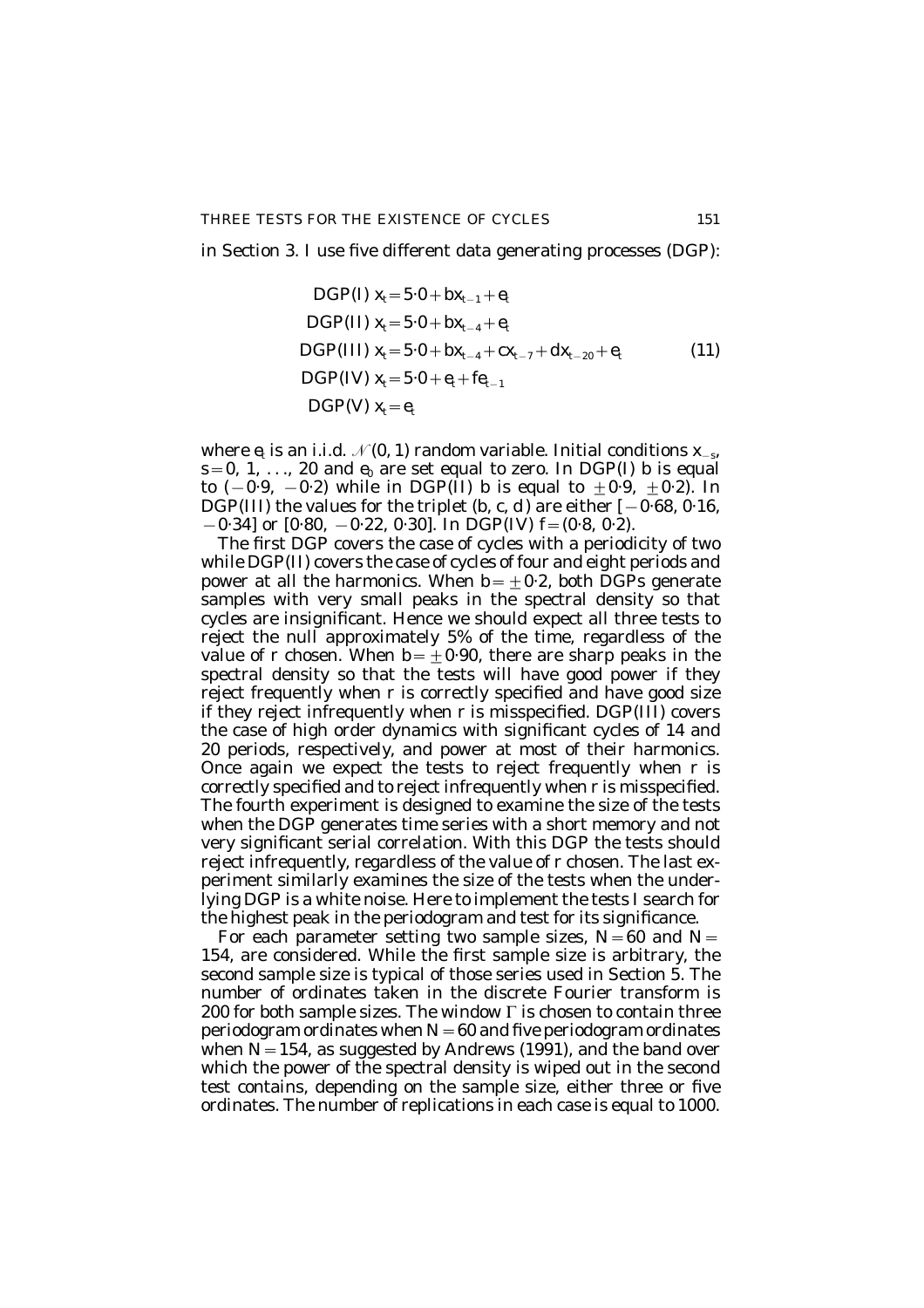The results of the experiment appear in Table 1 where I tabulate the percentage of rejections of the null hypothesis at the 5% level over replications. There are two numbers in each cell, the first is the percentage for  $N=60$ , the second the percentage for  $N=154$ . Note that since the samples are short, tests performed choosing large *r* should be interpreted with caution.

The results of the table are encouraging. Test 1 performs well and type I error is around its nominal size of  $5\%$  in almost all cases. The non-negativity constraint on  $A_{2n}$  provides a useful sufficient condition to check for misspecifications of *r*. As expected, the test has distorted size properties when the selected *b* generates significant cycles at harmonics of the frequency corresponding to the cycles we are testing for. Note also that the performance of the test is good, regardless of the sample size used.

The performance of the second test is reasonable. The size of the test is slightly larger than its nominal size even for the largest sample, and relative to the other two tests the power is lower. For this test, both the size and the power properties depend on the sharpness of the peaks appearing in the periodogram, which in turn depend on the number of observations and the magnitude of *b*. Borderline cases of processes with low correlation at lag *r* or specifications where the sample size is small produce a percentage of type II errors sufficiently large. With low parameter values, increasing the sample size does not always improve the performance of the test. The reason is that when aprocesshaslowserialcorrelationthepeaksare"unclean",regardless of the sample size, and the power of the test is weakened when the contribution of these peaks spill over into frequencies which are outside the band we are examining.

Test 3 is quite accurate. In general, its performance improves with the sample size and is best at frequencies away from 0. When the sample size is small the test has difficulties in correctly assessing the contribution of low frequencies to the total variance of the process. Also, the size of the test is distorted when the true frequency band and the band we test for contain some common frequencies. For example, if the DGP generates cycles of 20 periods and we select a frequency band centred around cycles of 24 periods, large size distortions emerge. However, shrinking the width of the window  $\Gamma$  makes most of the problems disappear.

In conclusion, whenever the DGP has parameter values which induce sharp peaks in the periodogram of  $X<sub>b</sub>$ , all three tests are equally accurate: the size of the tests is close to its nominal size even in small samples and the tests reject frequently when the null is false. When the sample size is particularly small and the DGP has parameter values which generate peaks in the periodogram of borderline magnitude, the first and the third tests outperform the second, with the distance test being subject only to a misspecification at the harmonics of the basic frequency.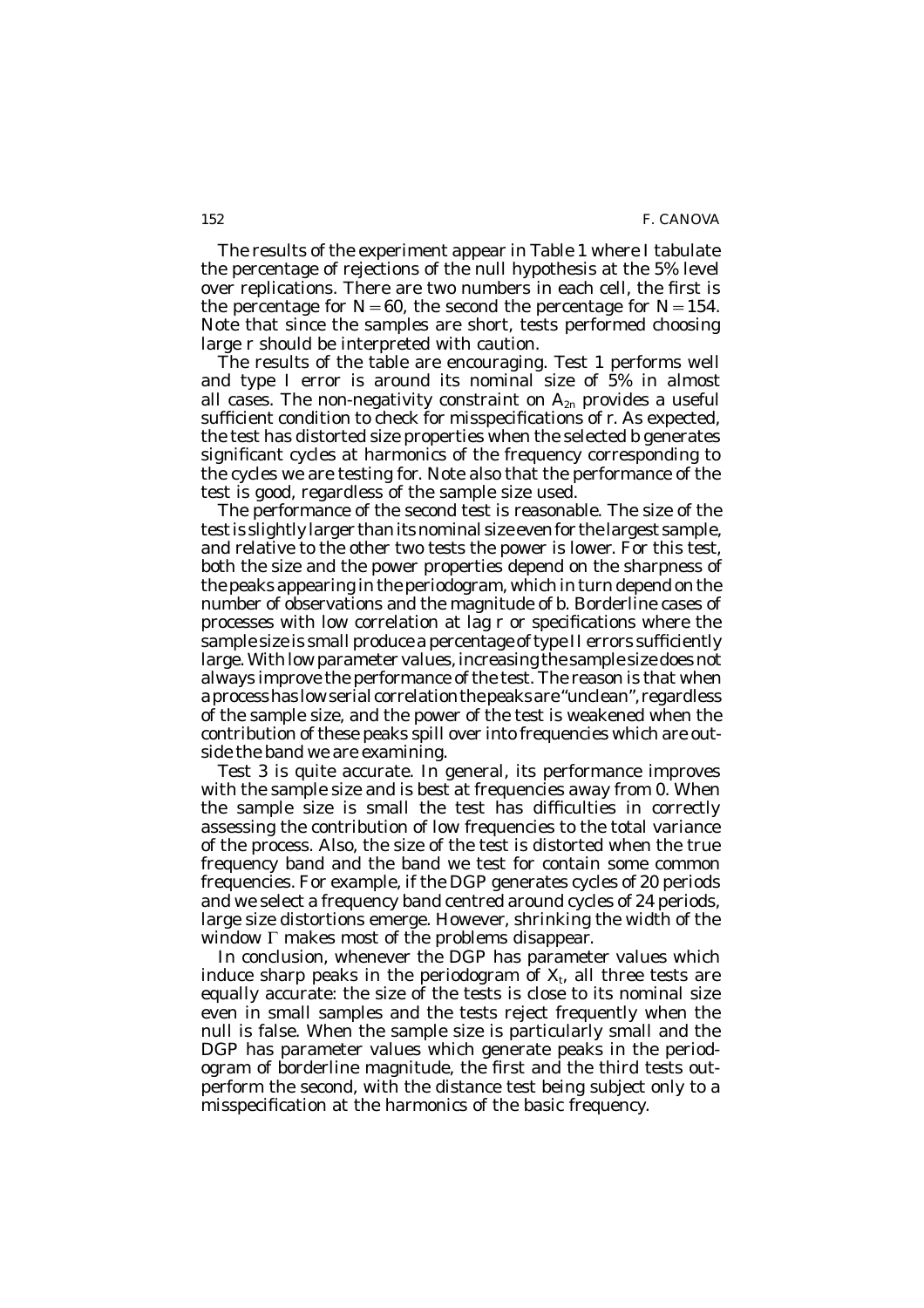TABLE 1 *Size and power properties of the tests. Percentage of rejections of the null hypothesis over 1000 replications*

(a) Data generating mechanism:  $X_t = 5 \cdot 0 + bX_{t-1} + e_t$ 

| <i>Value of b</i> | <i>Value of r</i> | Test 1    | Test 2    | Test 3    |
|-------------------|-------------------|-----------|-----------|-----------|
| $-0.90$           | 2                 | 92.8/94.5 | 89.9/84.7 | 91.0/93.4 |
|                   | 4                 | 87.3/90.4 | 11.7/7.2  | 8.0/6.0   |
| $-0.20$           | 2                 | 7.9/5.9   | 12.3/9.9  | 17.3/13.8 |
|                   | 4                 | 8.6/6.2   | 5.1/5.1   | 8.4/7.7   |

(b) Data generating mechanism:  $X_t = 5 \cdot 0 + bX_{t-4} + e_t$ 

| <i>Value of b</i> | <i>Value of</i> r | Test 1    | Test 2    | Test 3    |
|-------------------|-------------------|-----------|-----------|-----------|
| $-0.90$           | 8                 | 94.5/95.1 | 92.8/93.9 | 94.2/94.7 |
|                   | 4                 | 85.3/86.5 | 5.1/5.9   | 4.8/5.0   |
| $+0.90$           | 4                 | 95.1/94.7 | 59.1/66.6 | 83.6/92.8 |
|                   | 24                | 65.3/81.2 | 7.6/6.9   | 6.2/6.1   |
| $-0.20$           | 8                 | 6.6/5.2   | 14.2/11.7 | 8.8/7.3   |
|                   | 4                 | 5.1/5.1   | 7.3/7.2   | 6.1/5.7   |
| $+0.20$           | 4                 | 6.8/5.6   | 7.9/6.6   | 9.8/8.0   |
|                   | 24                | 5.3/5.1   | 10.8/9.7  | 7.0/6.3   |

(c) Data generating mechanism:  $X_t = 5.0 + bX_{t-1} + cX_{t-7} + dX_{t-20} + e_t$ 

| <i>Value of b. c. d.</i> | <i>Value of r</i> | Test 1    | Test 2    | Test 3    |
|--------------------------|-------------------|-----------|-----------|-----------|
| $-0.68, 0.16, -0.34$     | 14                | 92.6/94.5 | 90.3/92.8 | 88.6/91.7 |
|                          | 7                 | 87.3/81.4 | 9.6/8.7   | 6.3/5.8   |
| $0.80, -0.22, 0.30$      | 20                | 94.6/95.2 | 89.9/93.6 | 90.4/92.0 |
|                          | 8                 | 5.8/5.3   | 8.1/7.3   | 6.6/6.1   |

(d) Data generating mechanism:  $X_t = e_t + fe_{t-1}$ 

| <i>Value of f</i> | <i>Value of r</i> | Test 1  | Test 2  | Test 3  |
|-------------------|-------------------|---------|---------|---------|
| 0.80              | 8                 | 5.2/5.1 | 5.9/5.1 | 6.3/5.7 |
|                   | 8                 | 5.3/5.1 | 6.5/5.8 | 6.1/5.5 |
| 0.20              | 4                 | 5.1/5.0 | 6.3/5.7 | 6.1/5.4 |
|                   | 8                 | 4.8/4.8 | 6.4/5.8 | 5.8/5.2 |

(e) Data generating mechanism:  $X_t = e_t$ 

| Value of r | Test 1  | Test 2  | Test 3  |
|------------|---------|---------|---------|
|            | 5.6/4.9 | 5.8/5.1 | 7.2/6.1 |

Note: In each cell the first number refers to *N*=60, the second to *N*=154. For all cases  $e_t$  is i.i.d.  $\mathcal{N}(0, 1)$ .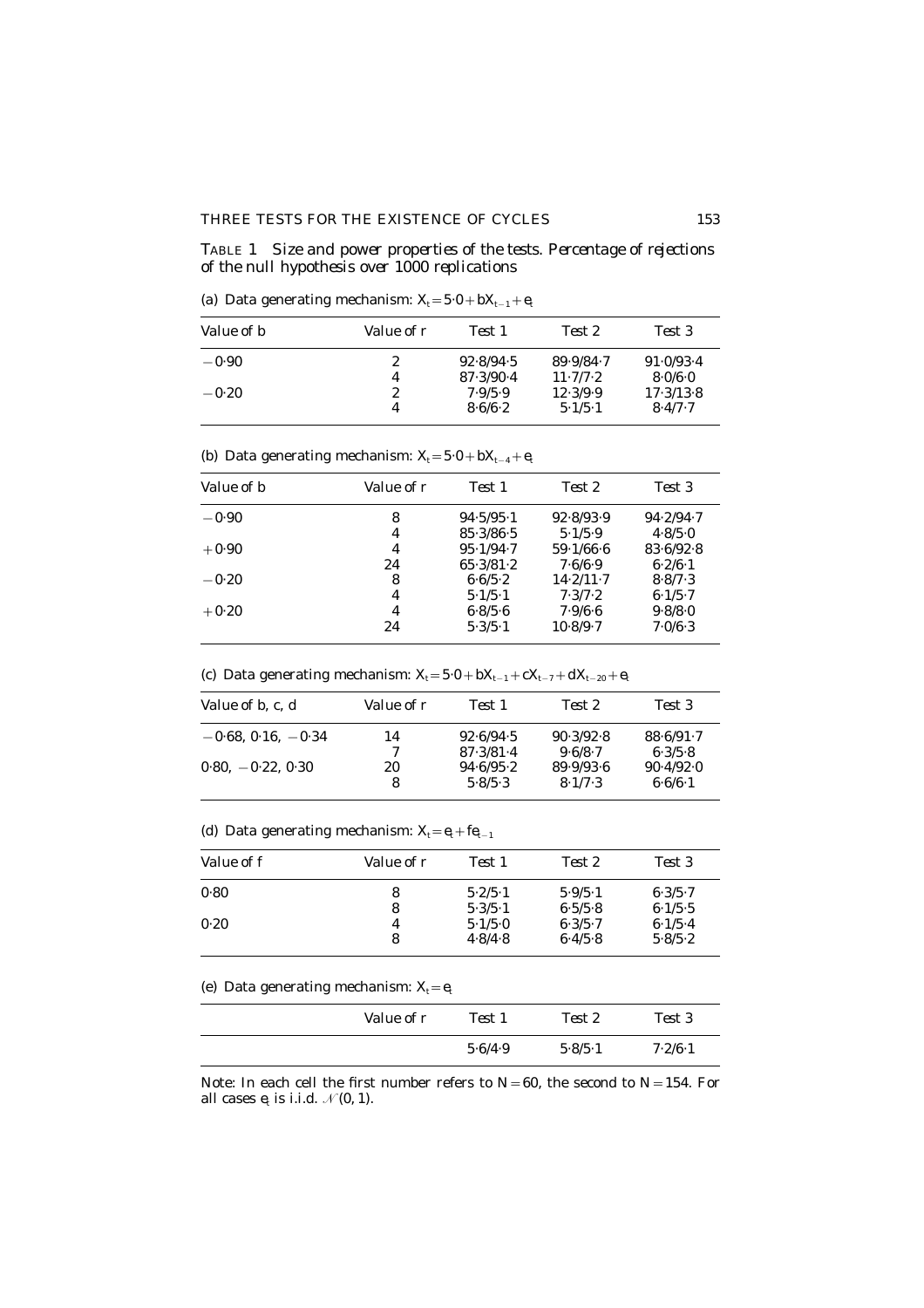#### **5. Some applications**

In this section I apply the three tests presented in Section 3 to the problem of detecting the presence of seasonals, of political cycles and of certain types of business cycle fluctuations. In this exercise I use quarterly seasonally non-adjusted U.S. data on the log of fixed investments (residential, non-residential, structures and inventories), and seasonally adjusted data for the log GNP, the log of the monetary base, the log of federal government expenditure and the log of the consumer price index for the period 46,1–85,4 (59,1–85,4 for the monetary base). The sources of the data appear in Barsky and Miron (1989).

Table 2 reports the results of testing the following hypotheses.

- Does seasonality exist in investment and inventory data? Is there still some form of seasonality after we extract deterministic seasonal components?
- Do GNP and Inflation exhibit significant business cycle fluctuations?
- Is there a "presidential election" cycle, i.e. is there a tendency for government expenditure and for the monetary base to follow a four-year pattern?

With quarterly data, and given the symmetry of the spectrum around  $\lambda=0$ , business cycle frequencies are those with period between 16 and 24 quarters and seasonals appear at the annual (four quarters) and semi-annual (two quarters) frequency. Therefore, the second and the third tests will have two entries for each investment and inventory series, one for the yearly frequency and one for the semi-annual frequency. Also, because all of the series appear to contain a unit root, I log first difference all the data before the tests are performed (see panel A). Diagnostic testing on the residuals of an AR(5) regression on the log first difference of the data indicate that they are well behaved. In particular, I do not find any evidence of conditional heteroskedasticity in any of the series examined.

The results indicate that a yearly cycle is very significant for all investments and for the inventory series examined. All three tests suggest the presence of cycles at seasonal frequencies although the significance of the first test is marginal for non-residential fixed investments and inventories. Also, while for fixed residential and non-residential investments seasonals are reasonably modelled as purely periodic, investments in structures and inventories display significant seasonals even after a deterministic seasonal component is extracted. Note also that for the case of fixed nonresidential investment the distance-type test detects the presence of significant seasonality after purely periodic patterns are taken into account while the other two do not. Hence, even though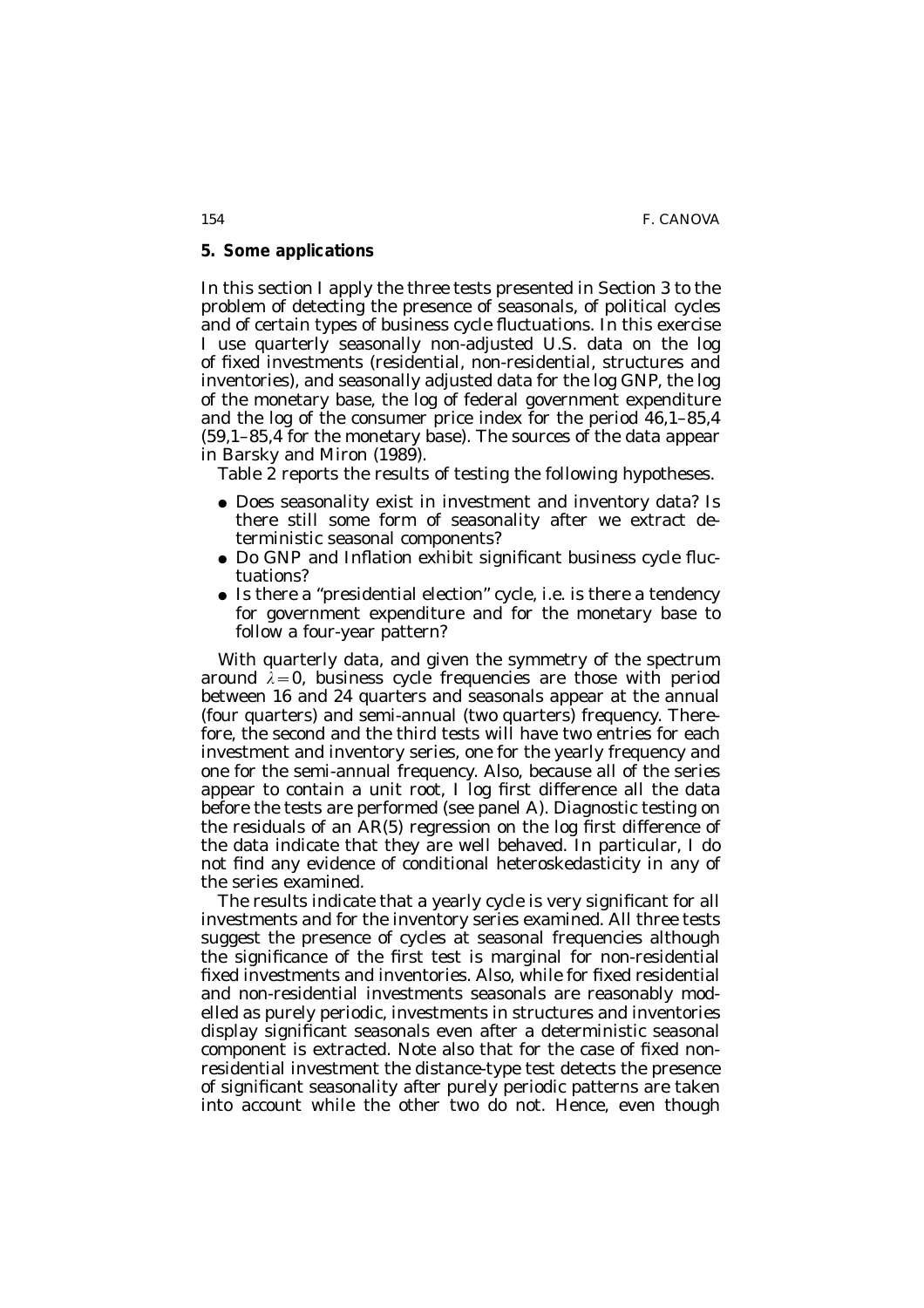TABLE 2 *Tests for cycles in U.S. data, sample 1946,1–1985,4*

|                                     | Test 1                 | Test 2          | Test 3    |
|-------------------------------------|------------------------|-----------------|-----------|
|                                     |                        | P-value P-value | $P-value$ |
| Panel A: Log first differenced data |                        |                 |           |
|                                     | Seasonality            |                 |           |
| Non-residential fixed investments   | 0.06                   | 0.00/0.08       | 0.00/0.00 |
| (with dummies)                      | 0.00                   | 0.34/0.56       | 0.06/0.06 |
| Non-residential structures          | 0.00                   | 0.00/0.03       | 0.00/0.00 |
| (with dummies)                      | NA –                   | 0.19/0.18       | 0.00/0.00 |
| Residential fixed investments       | 0.00                   | 0.00/0.05       | 0.00/0.00 |
| (with dummies)                      | NA –                   | 0.29/0.47       | 0.19/0.99 |
| <b>Inventories</b>                  | 0.06                   | 0.39/0.66       | 0.00/0.01 |
| (with dummies)                      | NA -                   | 0.59/0.81       | 0.00/0.31 |
|                                     | <b>Business cycles</b> |                 |           |
| GNP $r=16$                          | NA.                    | 0.76            | 0.35      |
| GNP $r=24$                          | NA.                    | 0.92            | 0.40      |
| Inflation $r=16$                    | <b>NA</b>              | 0.83            | 0.66      |
| Inflation $r=24$                    | NA.                    | 0.88            | 0.81      |
|                                     | Political cycles       |                 |           |
| Government expenditure $r=16$       | NA.                    | 0.26            | 0.33      |
| Monetary base $r=16$                | 0.58                   | 0.22            | 0.07      |

*Panel B: Hodrick and Prescott filtered data*

|                                                     | Seasonality |                        |           |
|-----------------------------------------------------|-------------|------------------------|-----------|
| Non-residential fixed investments<br>(with dummies) | NA.         | 0.00/0.79              | 0.00/0.98 |
| Non-residential structures<br>(with dummies)        | NA.         | 0.00/0.08              | 0.00/0.05 |
| Residential fixed investments<br>(with dummies)     | NA.         | 0.55/0.03              | 0.00/0.98 |
| Inventories (with dummies)                          | NA.         | 0.73/0.31              | 0.00/0.18 |
|                                                     |             | <b>Business cycles</b> |           |
| GNP $r=16$                                          | NA.         | 0.18                   | 0.08      |
| GNP $r=24$                                          | NA.         | 0.12                   | 0.03      |
| Inflation $r=16$                                    | NA.         | 0.34                   | 0.04      |
| Inflation $r=24$                                    | NA.         | 0.08                   | 0.00      |
|                                                     |             | Political cycles       |           |
| Government expenditure $r=16$                       | 0.24        | 0.33                   | 0.04      |
| Monetary base $r=16$                                | 0.14        | 0.08                   | 0.02      |

Note: In the case of seasonality the cells for the second and the third tests report the *P*-value at ( $\pi/2$ ) first and the *P*-value at  $\pi$  second. NA indicates that 2 $A_{2n}<$  0.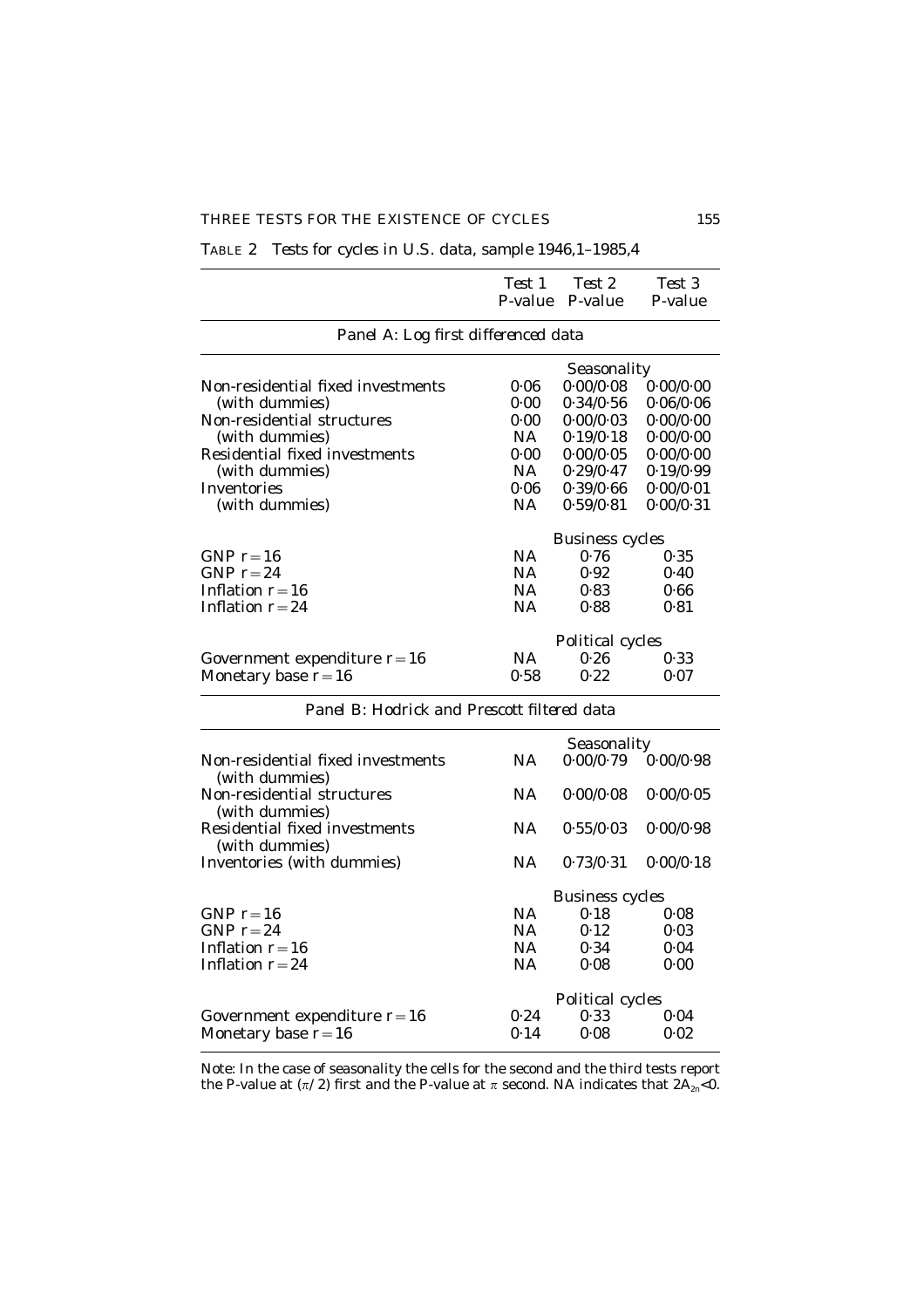none of the peaks at seasonal frequencies is significant after deterministic patterns are taken into account, the total mass appearing in bands centred around seasonal frequencies is significant relative to the variance of the process.

The table also indicates that GNP does not possess significant business cycle fluctuations (according to test 1, the total mass appearing in the band covering cycles of 16–24 quarters *and* its harmonics is small), and it does not have a sharp peak or a large mass anywhere in the region corresponding to cycles of 16–24 quarters (the second and the third test statistics are insignificant). Similarly, the inflation rate has no significant business cycle fluctuations according to all three tests.

As far as political cycles are concerned, government expenditure does not display any significant 4-year periodicity even though a small mass appears in the region of the periodogram centred around four-year cycles. Note that because in the third test the band covers frequencies corresponding to cycles ranging from 14 to 18 quarters, it is unlikely that this type of periodicity in government expenditure is of crucial importance in accounting for fluctuations in the U.S. economy. For the monetary base the results are different. There appears to be a peak in the spectral density of the series in the band centred around 4-year cycles, but it is of insignificant magnitude. However, the average mass appearing in the region centred around cycles of 4 years is significantly larger than the mass appearing outside the band.

Next, I briefly discuss the question of the sensitivity of the results to alternative ways of rendering the series stationary. As mentioned in Section 2, the paper is not concerned with the question of spurious cycles induced by erroneous transformations. However, it may be interesting to know from an economic point of view, if any of the results we have just discussed are sensitive to the preliminary transformation employed to eliminate possible unit roots from the data.

There are many ways to remove unit roots from time series which are alternatives to taking the log first order difference of the data. One transformation, typically used in the business cycle literature, is the Hodrick and Prescott (1980) filter. The Hodrick and Prescott (1980) filter decomposes a series into permanent and transitory components where the permanent component  $\tau_t$  is obtained by minimizing  $\sum_{t=1}^{T} (Y_t - \tau_t)^2 + \lambda \qquad \sum_{t=3}^{T} [(\tau_t - \tau_{t-1}) (\tau_{t-1}-\tau_{t-2})$ <sup>2</sup>, where  $Y_t$  is the original series and  $\lambda$  is a smoothing parameter which, for quarterly data, is routinely set to 1600. The transitory component is obtained as  $X_t = Y_t - \tau_t$ . King and Rebelo (1993) have shown that the Hodrick and Prescott (1980) filter effectively removes up to four unit roots and is therefore a legitimate candidate to check the sensitivity of the results described in Table 2, panel A.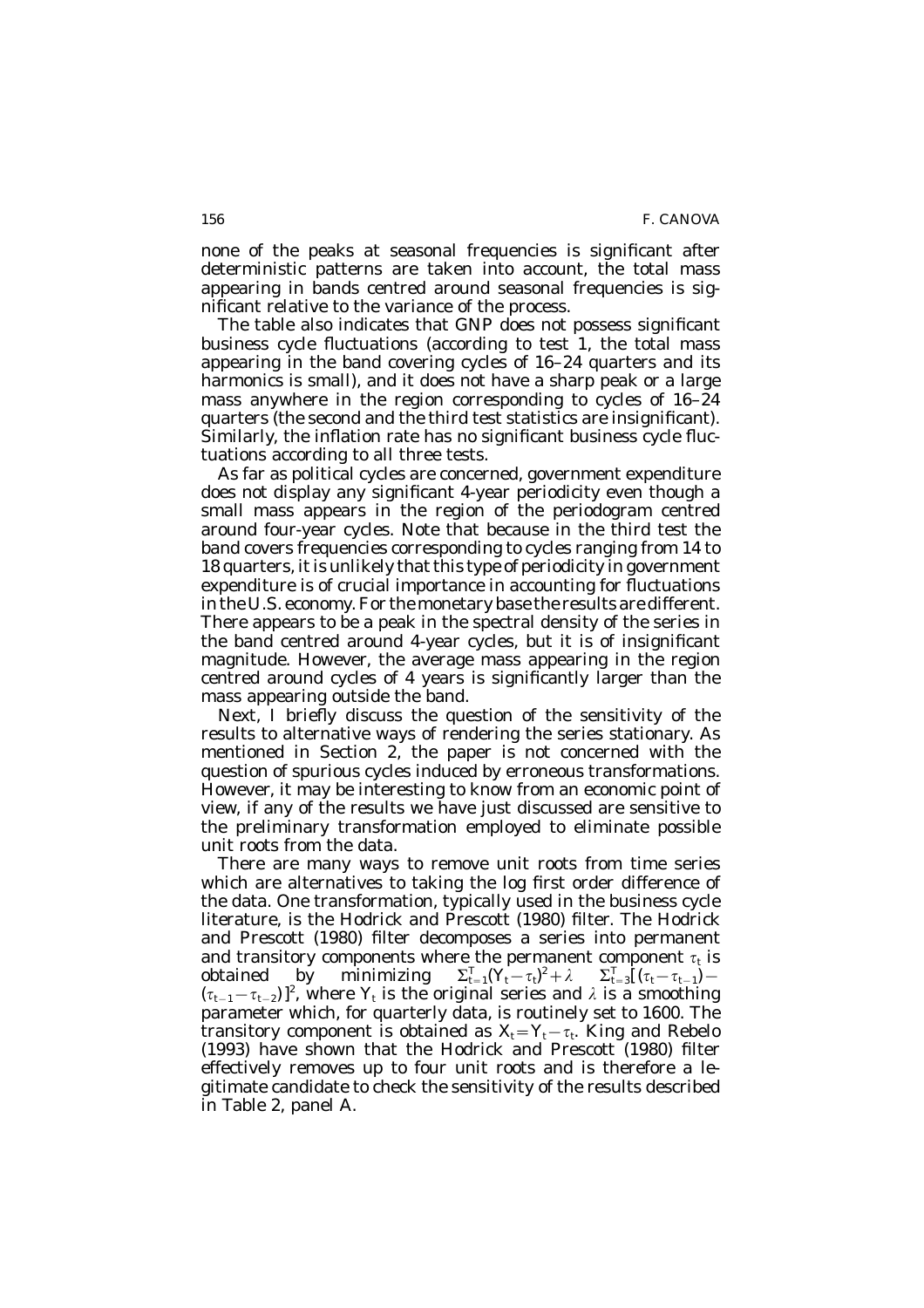As I have argued elsewhere (Canova, 1993), the transfer function of the Hodrick and Prescott filter differs from the transfer function of the first order differencing filter so that we should expect the results to change with the stationary inducing transformation employed. Roughly speaking, log first order differencing eliminates most of the power in a large frequency band which goes from frequency 0 (infinite cycles) to frequency  $(\pi/6)$  (cycles of about 3 years) while the Hodrick and Prescott filter eliminates most of the power of cycles belonging to a band that goes from frequency 0 to frequency  $(\pi/14)$  (cycles of about 7 years). Therefore, while tests for seasonality should be largely unaffected by the preliminary transformation used, tests for business cycle or political cycle periodicity may give different results. To facilitate the comparison I report in Figure A plots of the log spectrum of log GNP, inflation, log of government expenditure and log of the monetary base using each of the two preliminary detrending transformations. Shaded regions correspond to frequencies in the band covering 16 to 24 quarter cycles. Spectra are computed smoothing the periodograms using tent windows containing nine periodogram ordinates. Table 2, panel B, where the results of testing the three hypotheses with Hodrick and Prescott detrending data are reported, confirms our expectations. For example, while tests 2 and 3 do not detect any significant 16–24 quarter cycles in inflation when the data is first order differenced, they do find some evidence of 24 quarter cycles when the data are made stationary with the Hodrick and Prescott filter. Also, when the Hodrick and Prescott filter is used, the third test suggests that the average mass of government expenditure and of the monetary base in frequency bands centred around cycles of 16 quarters is significantly larger than the mass outside it, while the opposite is true when the data is first order differenced. Finally, note that even for those cases where we do not expect significant changes in the results, e.g. in testing for significant seasonality in inventory and investments, we do find that the magnitude of the seasonal peak at the semi-annual frequency is somewhat altered when Hodrick and Prescott filtering is used, and in general, that the size of the mass at seasonal frequencies relative to the total mass depends on the type of first stage transformation used.

#### **6. Conclusions**

This paper describes three tests to assess the significance of cycles in univariate time series. The tests are based on the frequency domain features of the series, do not require parametric assumptions and employ the properties of the integrated spectrum to derive the asymptotic distribution of the tests. The paper shows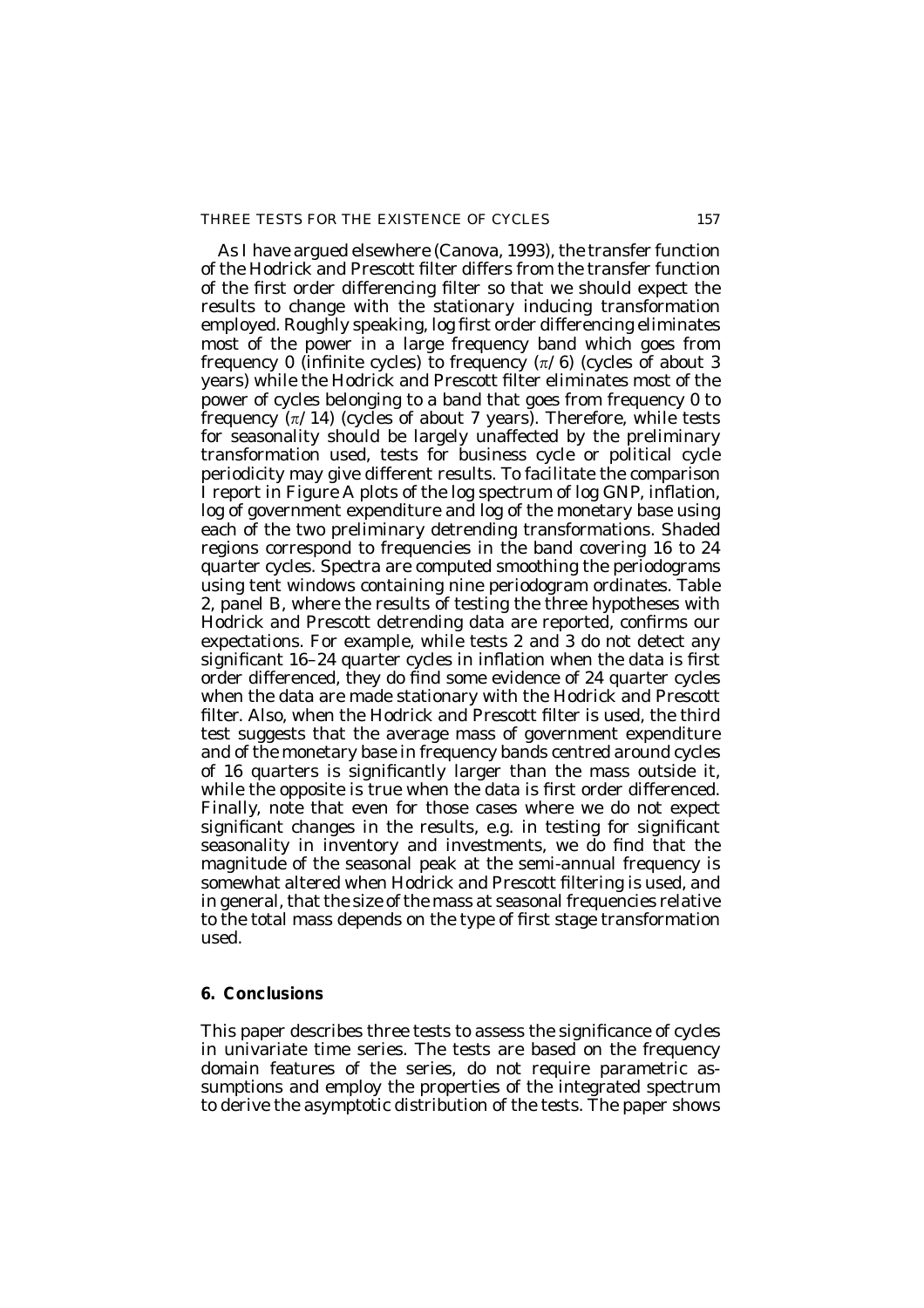

FIGURE A. Time series plots.

that all three tests are simple to implement, have good small sample size and power properties, and can be used to assess the significance of seasonal and various type of business cycle fluctuations.

Although the tests are designed for univariate time series, they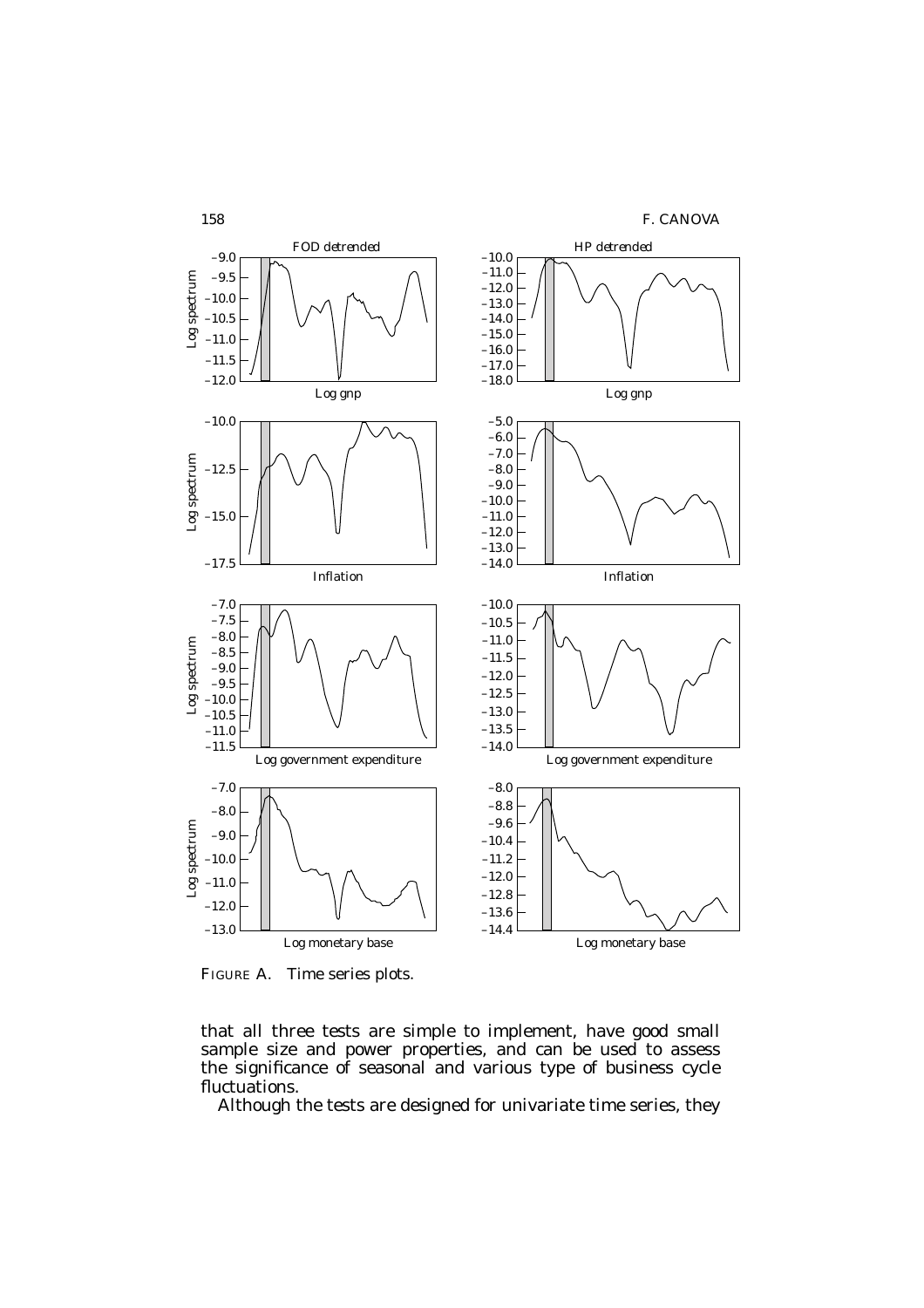can be extended to multivariate frameworks where propositions concerning the seasonal and cyclical behaviour of a multitude of time series can be formulated and tested. These extensions are pretty simple to handle. For example, if  $h(\lambda)$  is the spectral density matrix of a bivariate process, then equation (1) applied to this vector process means that  $X_t$  displays significant cycles of period *r*<∞ if each of the two components has a peak or large mass in the spectral density at some  $\lambda_p$  and if the coherence between the two components at frequency  $\lambda_p$  is high. The three tests can then be extended in a straightforward way to a vector of conditions concerning the spectral density of each of the components of  $X_t$ and of the coherence of pairs of components of  $X<sub>t</sub>$ . Finally, note that once equation (1) of cycles is extended to multivariate frameworks, it approximately coincides with the one used by business cycle macroeconomists.

#### **References**

- Alesina, A. & Roubini, N. (1992). Politics cycles in OECD countries. *Review of Economic Studies*, **59**, 663–688.
- Anderson, T.W. (1971). *Statistical Analysis of Time Series.* New York, NY: Wiley & Sons.
- Andrews, D. (1991). Heteroskedasticity and autocorrelation consistent covariance matrix estimation. *Econometrica*, **59**, 817–858.
- Barsky, R. & Miron, J. (1989). The seasonal and the business cycle. *Journal of Political Economy*, **97**, 503–534.
- Bloomfield, P. (1976). *Fourier Analysis of Time Series: An Introduction.* New York, NY: Wiley & Sons.
- Campbell, J. & Kyle, A. (1993). Smart money, noise trading and stock price behaviour. *Review of Economics Studies*, **60**, 1–34.
- Canova, F. (1993). *Detrending and business cycle facts.* CEPR, Working Paper 782, London, U.K.
- Cochrane, J. (1988). How big is the random walk in output. *Journal of Political Economy*, **96**, 893–920.
- Cogley, T. & Nason, J. (1995). Effects of the Hodrick and Prescott filter on integrated time series. *Journal of Economic Dynamics and Control*, **19**, 253–278.
- Durlauf, S. (1991). Spectral based testing of the martingale hypothesis. *Journal of Econometrics*, **50**, 355–376.
- Engle, R. (1974). Band spectrum regression. *International Economic Review*, **15**,  $1 - 14$ .
- Fisher, R. (1929). Tests of significance in harmonic analysis. *Proceedings of the Royal Society, Series A*, **125**, 54–59.
- Fuller, W. (1981). *An Introduction to Statistical Time Series*. New York, NY: Wiley & Sons.
- Granger, C. (1966). The typical spectral shape of an economic variable. *Econometrica*, **34**, 150–161.
- Granger, C. (1979). Seasonality: causation, interpretation and implications. In A. Zellner, Ed., *Seasonal Analysis of Economic Time Series*. Washington, DC: U.S. Department of Commerce.
- Granger, C. & Newbold, P. (1986). *Forecasting Economic Time Series*. New York, NY: Academic Press.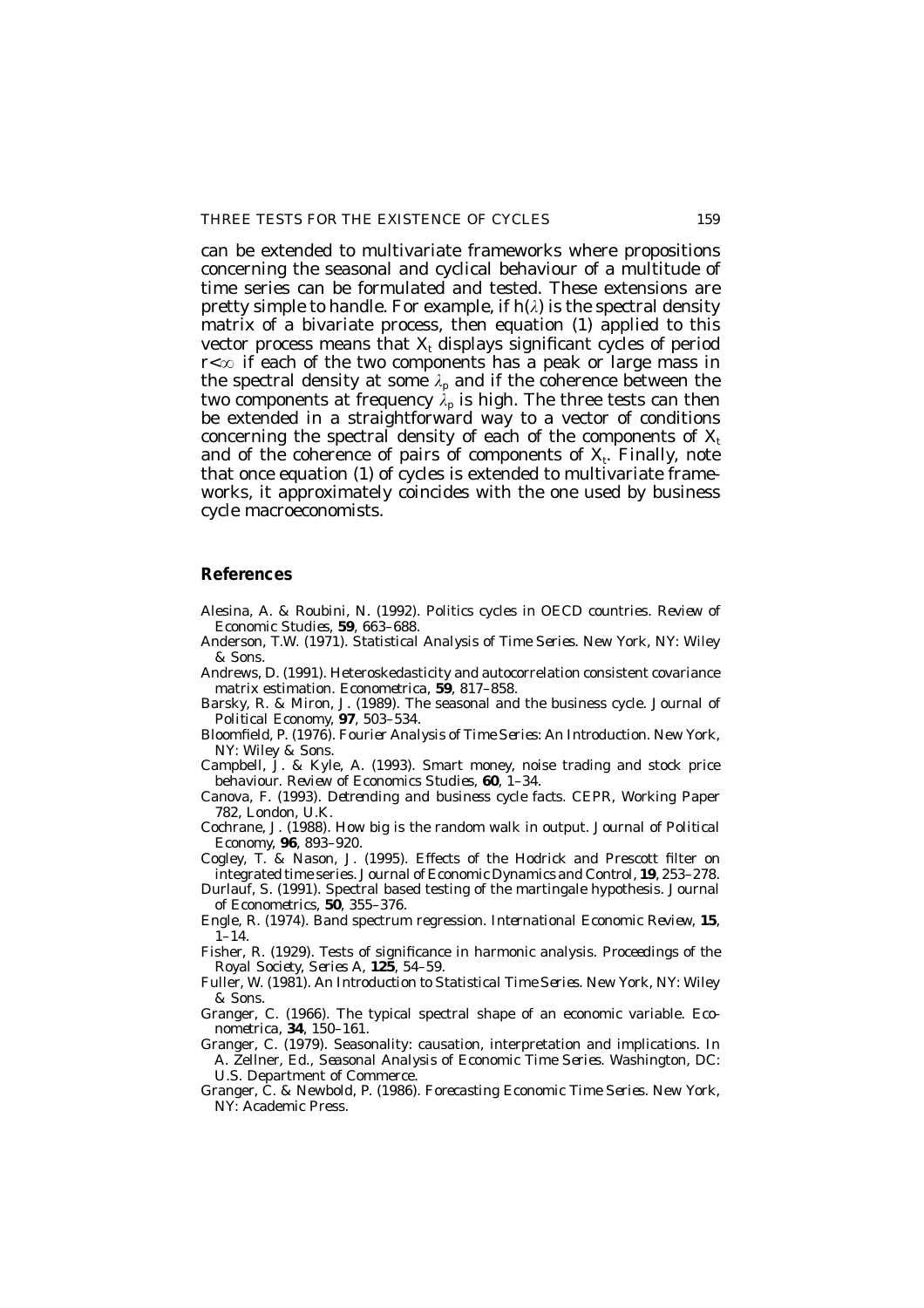Grenander, U. & Rosenblatt, M. (1957). *Statistical Analysis of Stationary Time Series*. New York, NY: Wiley & Sons.

- Hansen, B. (1990). Lagrange multiplier tests for parameter instability in nonlinear models. Unpublished manuscript, University of Rochester, Rochester, NY, U.S.A.
- Hansen, L. & Sargent, T. (1993). Seasonality and approximation error in rational expectation models , *Journal of Econometrics*, **55**, 21–56.
- Hastings, N.A.J. & Peacock, J.B. (1983). *Statistical Distributions*. New York, NY: Wiley & Sons.
- Hodrick, R. & Prescott, E. (1980). *PostWar US business cycles: an empirical investigation.* Discussion Paper 450, Carnegie Mellon University, Pittsburgh, PA, U.S.A.
- King, R. & Rebelo, S. (1993). Low filtering and business cycles. *Journal of Economic Dynamics and Control*, **17**, 207–231.
- Kydland, F. & Prescott, E. (1990). Business cycles: real facts and a monetary myth. *Federal Reserve Bank of Minneapolis, Quarterly Review*, Spring, 3–18.
- Lo, A. & MacKinlay, C. (1988). Stock market prices do not follow a random walk: evidence from a simple specification test. *Review of Financial Studies*, **1**, 41–66.
- Nelson, C. & Kang, M. (1981). Spurious periodicity in inappropriately detrended time series. *Econometrica*, **49**, 741–751.
- Nelson, C. & Plosser, C. (1982). Trends and random walks in macroeconomic time series. *Journal of Monetary Economics*, **10**, 139–167.
- Nyarko, Y. (1992). Learning in misspecified models and the possibility of cycles. *Journal of Economic Theory*, **55**, 416–427.
- Priestley, M.B. (1981). *Spectral Analysis and Time Series*. New York, NY: Academic Press.
- Quah, D. (1992). The relative importance of permanent and transitory components: identification and some theoretical bounds. *Econometrica*, **60**, 107–118.
- Sargent, T. (1986). *Macroeconomic Theory*, 2nd edition. New York, NY: Academic Press.
- Sims, C. (1974). Seasonality in regression. *Journal of the American Statistical Association*, **69**, 618– 626.
- Tiao, G. & Grupe, M. (1980). Hidden periodic autoregressive-moving average models in time series data. *Biometrika*, **67**, 365–373.
- Walker, P. (1965). Some asymptotic results for the periodogram of stationary time series. *Journal of the Australian Mathematical Society*, **5**, 107–128.
- Whittle, P. (1952). Tests for fit in time series. *Biometrika*, **39**, 309.

#### **Appendix**

*Proof of Lemma 1:* For linear processes satisfying assumptions 1 and 2,  $I_{n,x}(\lambda_k) = 0.5h(\lambda_k)(I_{n,e}(\lambda_k)/\sigma_e^2) + R_n(\lambda_k)$  uniformly in  $\lambda_k$ , where for some  $\gamma > 0$ ,  $E[R_n(\lambda_k)^2] = O(1/n^{2\gamma})$  (Priestley, 1981: p. 424). Therefore,  $2(I_{nx}(\lambda_k)/h(\lambda_k))$  are, asymptotically, independently distributed random variables for each  $\lambda_k$  and have the same distribution of  $(I_{n,e}(\lambda_k)/\sigma_e^2)$ . By normality of  $e_t$  we have:  $(I_{n,x}(\lambda_k)/h_x(\lambda_k)) \sim \chi^2(1)$  if  $k=$ 0,  $[n/2]$  and  $(I_{n,x}(\lambda_k)/h_x(\lambda_k)) \sim 0.5\chi^2(2)$  otherwise. For large enough *n*,  $A_{1n}$  and  $A_{2n}$  are linear combinations of independent variables each proportional to a  $\chi^2$  distribution. Excluding  $k=0$  and  $k=$ [*n/*2], the weights in the summations are

$$
\frac{2\pi h_x(\lambda_k)}{M} \quad \text{and} \quad \frac{2\pi \cos(\lambda_k t) h_x(\lambda_k)}{M}
$$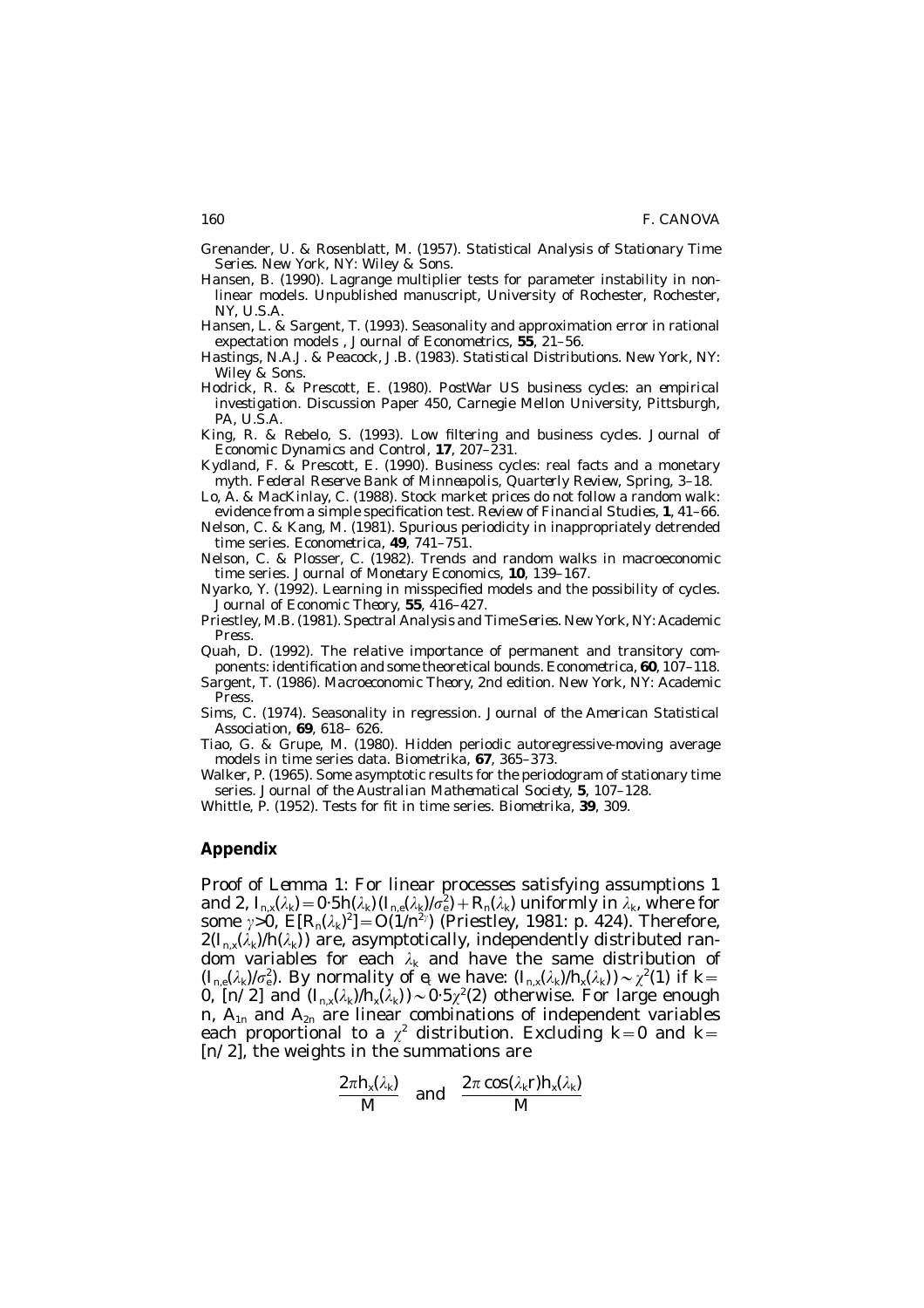respectively. Because the weights are unequal over the range of the summation,  $A_{1n}$  and  $A_{2n}$  are no longer  $\chi^2$  distributed. Following Fuller (1981: p. 296), we can approximate the distribution of  $A_{1n}$ by  $E(A_{1n})\chi^2(v_1)$   $\bar{v}_1$  and that of  $A_{2n}$  by  $E(A_{2n})\chi^2(v_2)/v_2$ , where  $v_1$  and  $v_2$ are equivalent degrees of freedom given by

$$
\frac{2n}{M\Sigma_k q(k/M)^2}
$$

where *q*(*k/M*) are the weights in each expression. Since as *n*→∞ both  $v_1$  and  $v_2 \rightarrow \infty$ ,

$$
J_{1n} = \frac{1}{\sqrt{v_1}} \frac{A_{1n} - EA_{1n}}{\sqrt{\text{var}(A_{1n})}} \text{ and } J_{2n} = \frac{1}{\sqrt{v_2}} \frac{A_{2n} - EA_{2n}}{\sqrt{\text{var}(A_{2n})}}
$$

have asymptotic normal distributions with zero mean and unit variance where

$$
E(A_{1n}) = 4\pi/n \sum_{k} h_{n,x}(\lambda_k)
$$
  
\n
$$
E(A_{2n}) = 4\pi/n \sum_{k} \cos(\lambda_k r) h_{n,x}(\lambda_k),
$$
  
\n
$$
\text{var}(A_{1n}) = 16\pi^2/n^2 \sum_{k} h_{n,x}^2(\lambda_k) \text{ and}
$$
  
\n
$$
\text{var}(A)_{2n} = 16\pi^2/n^2 \sum_{k} \cos^2(\lambda_k r) h_{n,x}^2(\lambda_k)
$$

(see, for example, Anderson, 1971: pp. 539, 545).

*Proof of Corollary 1:* The corollary follows from the fact that  $J_{1n}$ and  $J_{2n}$  are asymptotically  $\mathcal{N}(0, 1)$  variates.

*Proof of Lemma 2:* From lemma 1,

$$
E[I_{n,x}(\lambda_k)] = h_x(\lambda_k) + O\left(\frac{\log(n)}{n}\right) \text{ and}
$$

and

$$
\text{var}[I_{n,x}(\lambda_k)]=h_{x^2}(\lambda_k)+O\bigg(\frac{1}{n}\bigg)
$$